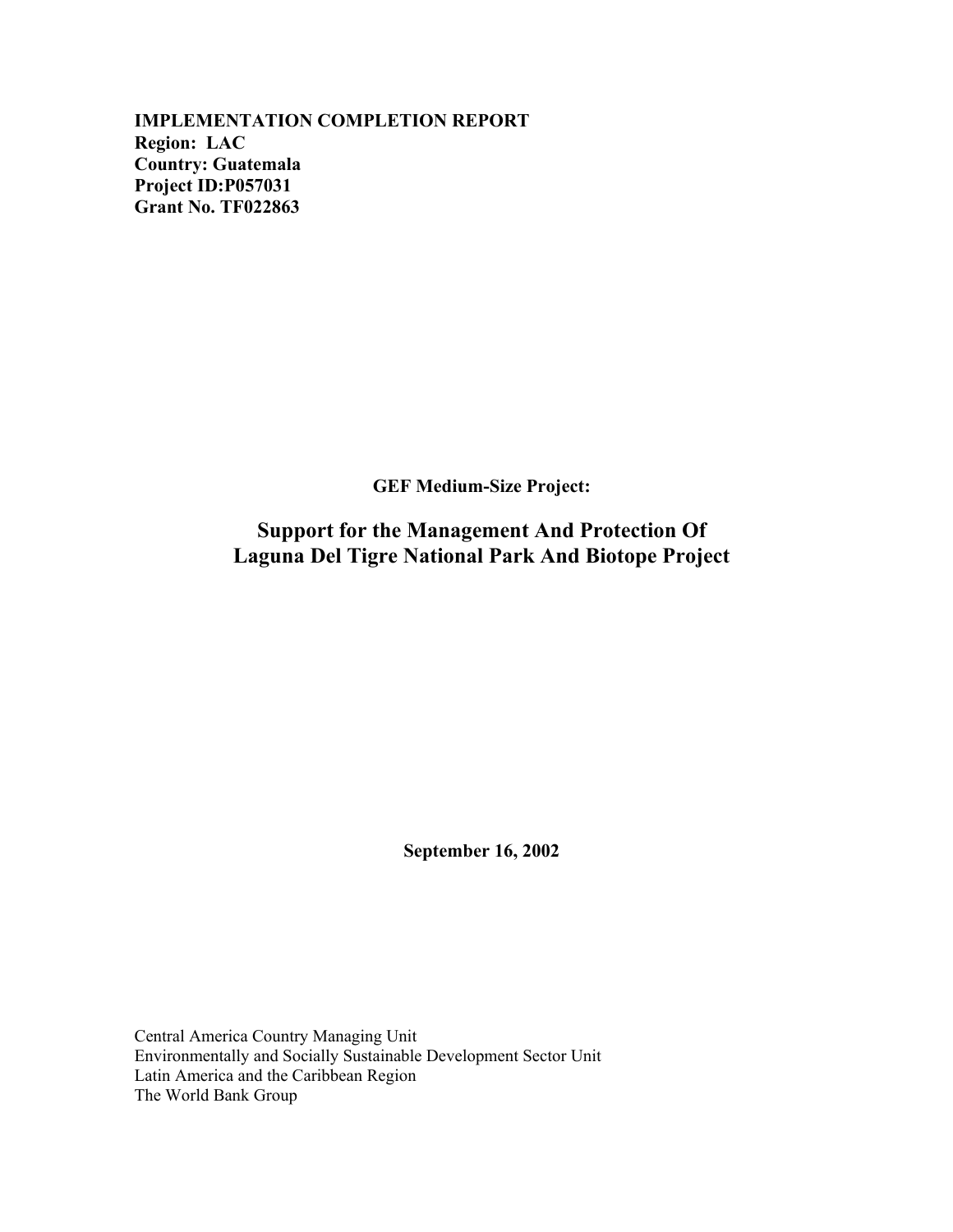# **Table of Contents**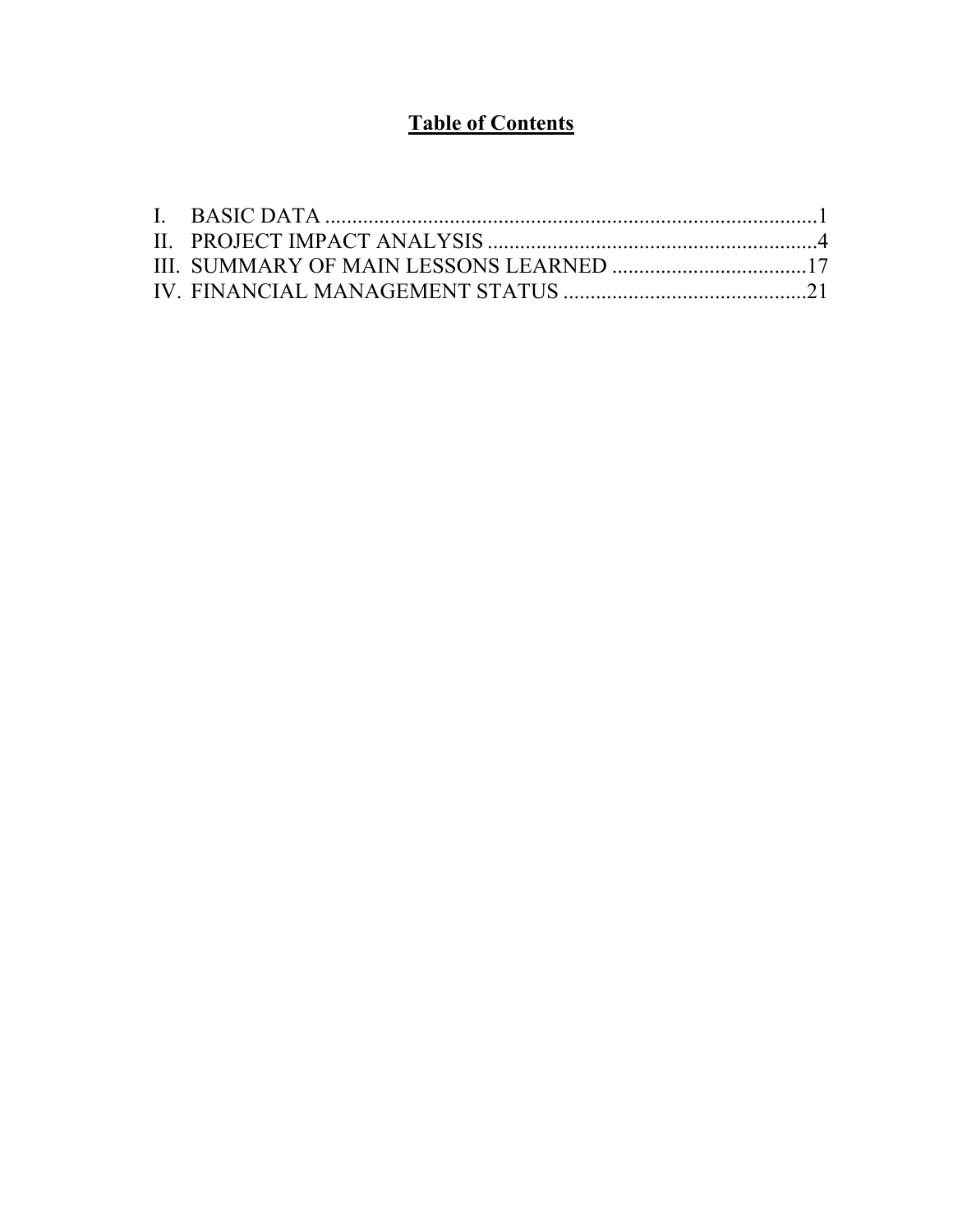# **GEF MSP IMPLEMENTATION COMPLETION REPORT (ICR)**

# <span id="page-2-0"></span>**I. BASIC DATA**

 $\overline{a}$ 



Douglas J. Graham / Armando E. Guzmán

**(7) Goals and Objectives of the MSP grant (**including any changes in the objectives and components of the grant as compared to the original approved MSP**)** 

Laguna del Tigre National Park (LTNP), comprising  $338,002$  ha<sup>[1](#page-2-1)</sup>, is located in the central part of the Selva Maya (Maya Forest). The Maya Forest is a tropical dry ecosystem that extends from southern Mexico to the northern parts of Guatemala and Belize. The LTNP, part of the Maya Biosphere Reserve (MBR) is the largest protected area within the Maya Forest, and is characterized by seasonal lakes and plains. In 1990 the RAMSAR convention declared the wetlands of the LTNP as "Wetlands of International Importance," and in 1999 the entire 338,002 ha were declared an area of ecological importance.

The eastern part of LTNP contains high forest which gradually becomes an ecological mosaic until it reaches the western part of the Park which has seasonally flooded areas that characterize wetlands. High riparian forests and reed swamps (sibales) surround bodies of water throughout the Park. The San Pedro River is the largest river in the area and comprises the southern boundary of the Park. The San Pedro is a tributary of the Usumacinta River, which is the largest river in all of Central America and the heart of the Maya Forest.

In spite of the biological importance of the LTNP, since 1998 management of the area has been precarious, largely due the lack of participation on the part of several actors involved in the management process. The negative results of this situation can be seen in the accelerated degradation of the ecosystem. Social, agricultural and ranching pressures and petroleum

<span id="page-2-1"></span><sup>&</sup>lt;sup>1</sup> Congressional Decree 5-90, 1990, which created the LTNP also included the Laguna del Tigre Biotope, which has been placed under the administration of the University of San Carlos, Guatemala.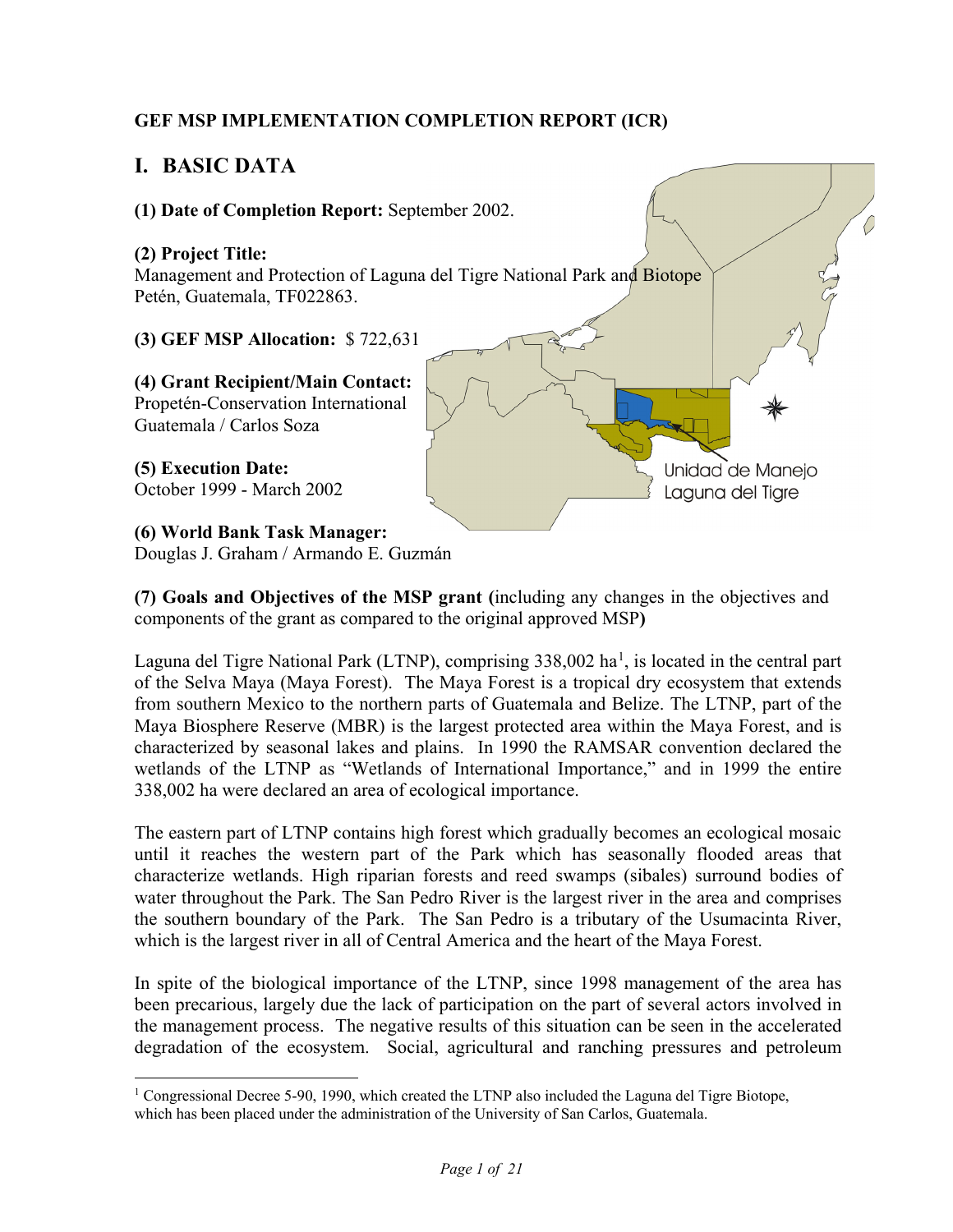extraction within the LTNP have contributed and continue to contribute to the loss of natural habitat, as is evident in the rate of deforestation which, in 1997, was the greatest in all of the MBR.

According to the MSP Brief "*The goal of this project is to conserve the biodiversity and natural habitats of Laguna del Tigre National Park and Biotopo, the largest core zone in Guatemala's protected areas system. This goal coincides with that of the Guatemalan government, as articulated in the 1999-2003 Master Plan for the Laguna del Tigre Management Unit (CONAP 1998).* The objectives and components of the project, set forth in the original plan, have not changed. The indicator of the aim and goal also has remained the same, as is noted immediately below.

It is estimated that during the period of the project, the rate of deforestation in Laguna del Tigre dropped more than 50%, from a rate of 0.57% in 1997 to a rate of 0.25% in 2001 (Ramos et al 2001). The 2001 rate was lower than the rate of deforestation - 0.32% - for the MBR as a whole. This decline in the rate of deforestation in Laguna del Tigre fulfills the general goal of the project. The rate of deforestation in the MBR as a whole has declined since 1997, and this is because the deforestation rate fell in several areas including that of Laguna del Tigre. (See Annex 5. Estimation of deforestation rates in the Maya Biosphere Reserve for the Periods of 1997-2000, 2000-2001.)

| <b>Table 1. Comparison of Rates of Deforestation</b> |               |            |       |
|------------------------------------------------------|---------------|------------|-------|
| Year                                                 |               | <b>MBR</b> | I TNP |
| 997                                                  | Beginning MSP | $0.36\%$   | 0.57% |
| 2001                                                 | End MSP       | $0.32\%$   | 0 25% |



**Figure 1:** Deforestation within LTNP, including Community Management Units, is lower than elsewhere in the MBR. Note that the trend of the Park to have the highest rate of deforestation has been reversed.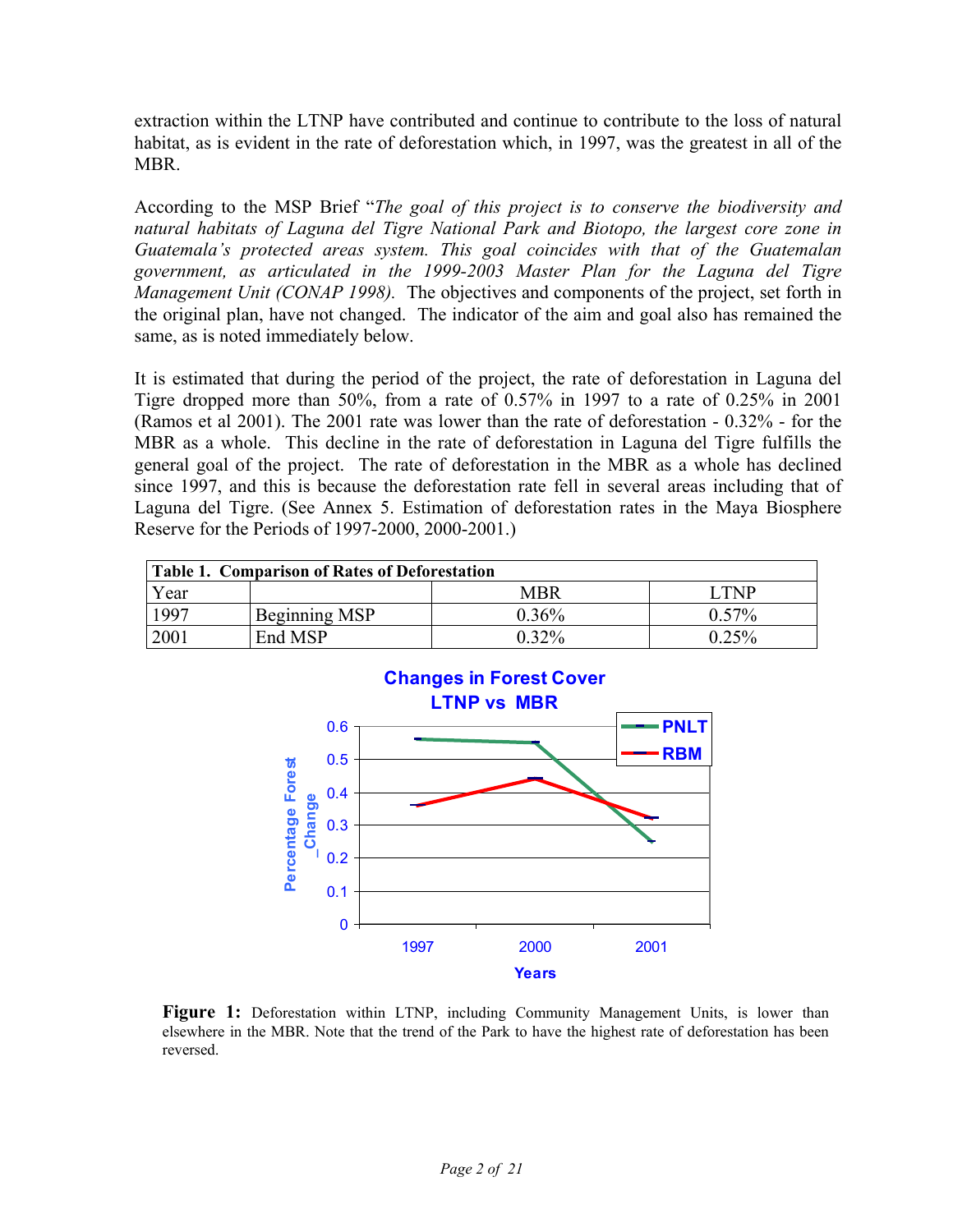**(8) Financial/Budget Information.** Describe any changes from original financing plan (changes in co-financing or GEF-financing): Table with key components (initial and final allocations).

| Table 2. Summary of Use of GEF Funds (USS)  |                |         |           |
|---------------------------------------------|----------------|---------|-----------|
| <b>Project component</b>                    | <b>Planned</b> | Actual  | Variation |
| A. Environmentally sound economic and       | 25,850         | 20,018  | (5,832)   |
| agricultural alternatives introduce         |                |         |           |
| B. Community and municipal organizations    | 56,925         | 51,086  | (5,839)   |
| within Laguna del Tigre strengthened        |                |         |           |
| Environmentally<br>education<br>C.<br>and   | 61,325         | 42,948  | (18, 377) |
| conservation awareness programs established |                |         |           |
| and operational.                            |                |         |           |
| D. NGO capacities for Laguna del Tigre co-  | 39,875         | 74,547  | 34,672    |
| management strengthened.                    |                |         |           |
| del<br>Tigre<br>Е.<br>Government Laguna     | 237,600        | 199,188 | (38, 412) |
| Management system reinforced.               |                |         |           |
| F. Changes in ecosystem health,<br>$socio-$ | 206,800        | 250,232 | 43,432    |
| economic conditions in Laguna del Tigre     |                |         |           |
| disseminated,<br>documented<br>and<br>and   |                |         |           |
| institutional arrangements assessed.        |                |         |           |
| G. Project Coordination and Management      | 94,256         | 84,612  | (9,644)   |
| Total                                       | 722,631        | 722,631 |           |

The variations noted in the third column of the above table were necessitated by events and changes that occurred during the course of the project. These include the cancellation of the comanagement contract between the government of Guatemala and a NGO that had been administrator of the Park, and the decision of the Government to assume direct administration of it. This led to project revisions in its final phase, based on the work plans of the new (Government) administration of the LTNP and hence it was necessary to effect changes based on identified priorities.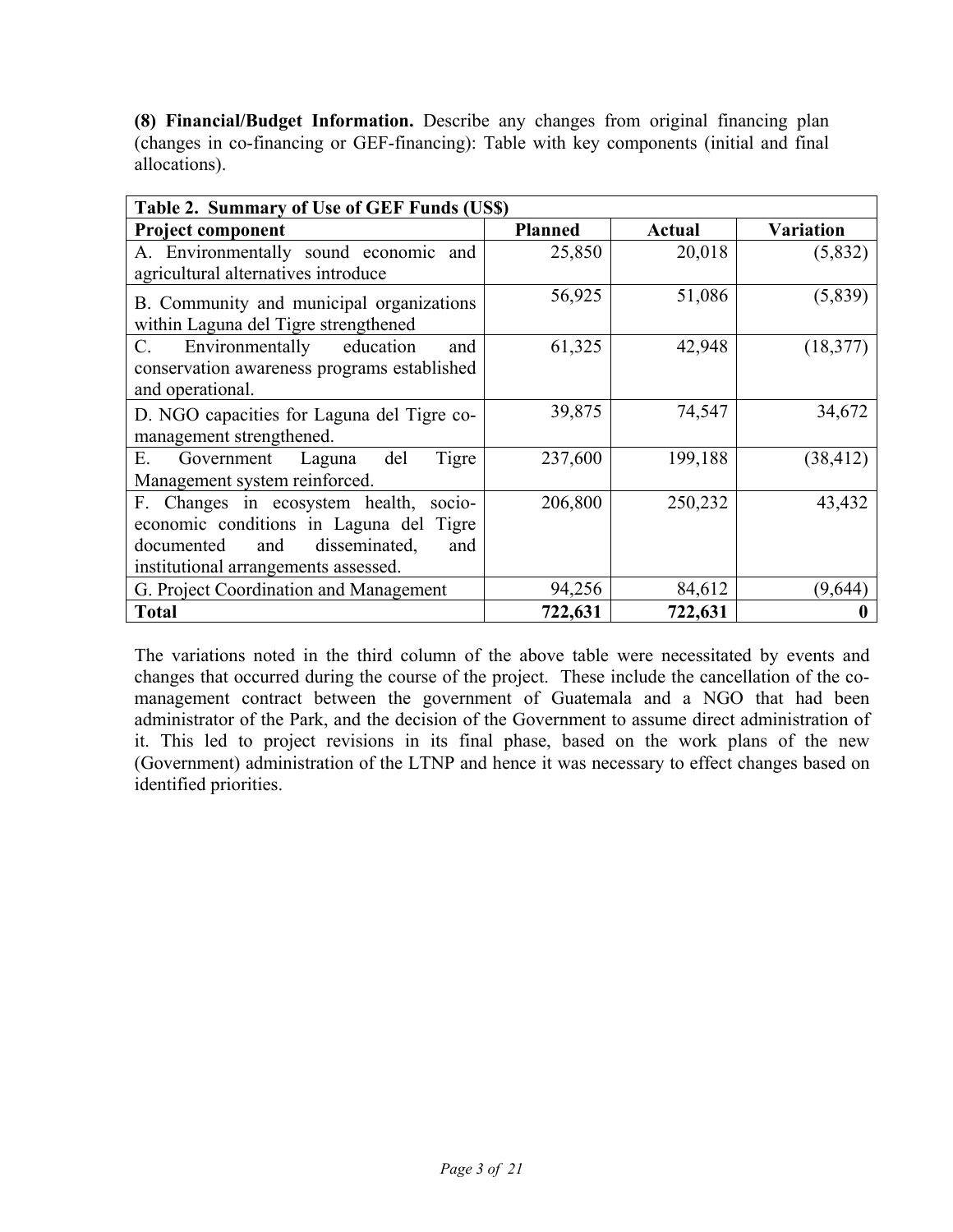| Table 3. Summary of Sources and Uses of Funds (US\$)                                                                                                                              |            |              |                                |              |
|-----------------------------------------------------------------------------------------------------------------------------------------------------------------------------------|------------|--------------|--------------------------------|--------------|
| <b>Project component</b>                                                                                                                                                          | <b>GEF</b> | <b>USAID</b> | <b>Other</b><br><b>Funding</b> | <b>TOTAL</b> |
| A.<br>Environmentally<br>sound<br>and<br>agricultural<br>economic<br>alternatives introduce                                                                                       | 20,018     | 79,056       | 29,524                         | 128,598      |
| B. Community and municipal<br>organizations within Laguna del<br>Tigre Strengthened                                                                                               | 51,086     | 21,170       | 6,639                          | 78,895       |
| C. Environmentally<br>education<br>conservation<br>and<br>awareness<br>established<br>programs<br>and<br>operational.                                                             | 42,948     | 13,489       | 43,249                         | 99,686       |
| D. NGO capacities for Laguna<br>del<br>Tigre<br>co-management<br>strengthened.                                                                                                    | 74,547     | 7,412        | 19,661                         | 101,620      |
| E. Government Laguna del Tigre<br>Management system reinforced.                                                                                                                   | 199,188    | 119,219      | 31,953                         | 350,360      |
| F. Changes in ecosystem health,<br>conditions<br>socio-economic<br>1n<br>Laguna del Tigre documented<br>disseminated,<br>and<br>and<br>institutional<br>arrangements<br>assessed. | 250,232    | 93,901       | 119,798                        | 463,931      |
| Coordination<br>G. Project<br>and<br>Management                                                                                                                                   | 84,612     | 436,112      | 65,938                         | 586,662      |
| <b>TOTAL</b>                                                                                                                                                                      | 722,631    | 770,359      | 316,762                        | 1,809,752    |

# <span id="page-5-0"></span>**II. PROJECT IMPACT ANALYSIS**

**(9) Project Impacts:** (Describe to what extent the objectives have been met and whether the performance indicators have been achieved).

At the conclusion of the implementation of the Project "Support for the Management and Protection of Laguna del Tigre National Park and Biotope," we can affirm that the initial conditions found in LTNP have substantially changed in a positive direction:

- The rate of deforestation has declined to 0.25% from 0.56%
- Through participatory mechanisms, key actors have been integrated in the conservation effort, and a permanent LTNP Support Committee has been instituted, having among its most important goals the search for sustainable financing of the Park.
- The presence of CONAP (National Council of Protected Areas), CECON (Center for Conservationist Studies) and the municipal government of San Andrés in the Park are much stronger since the initiation of the Project.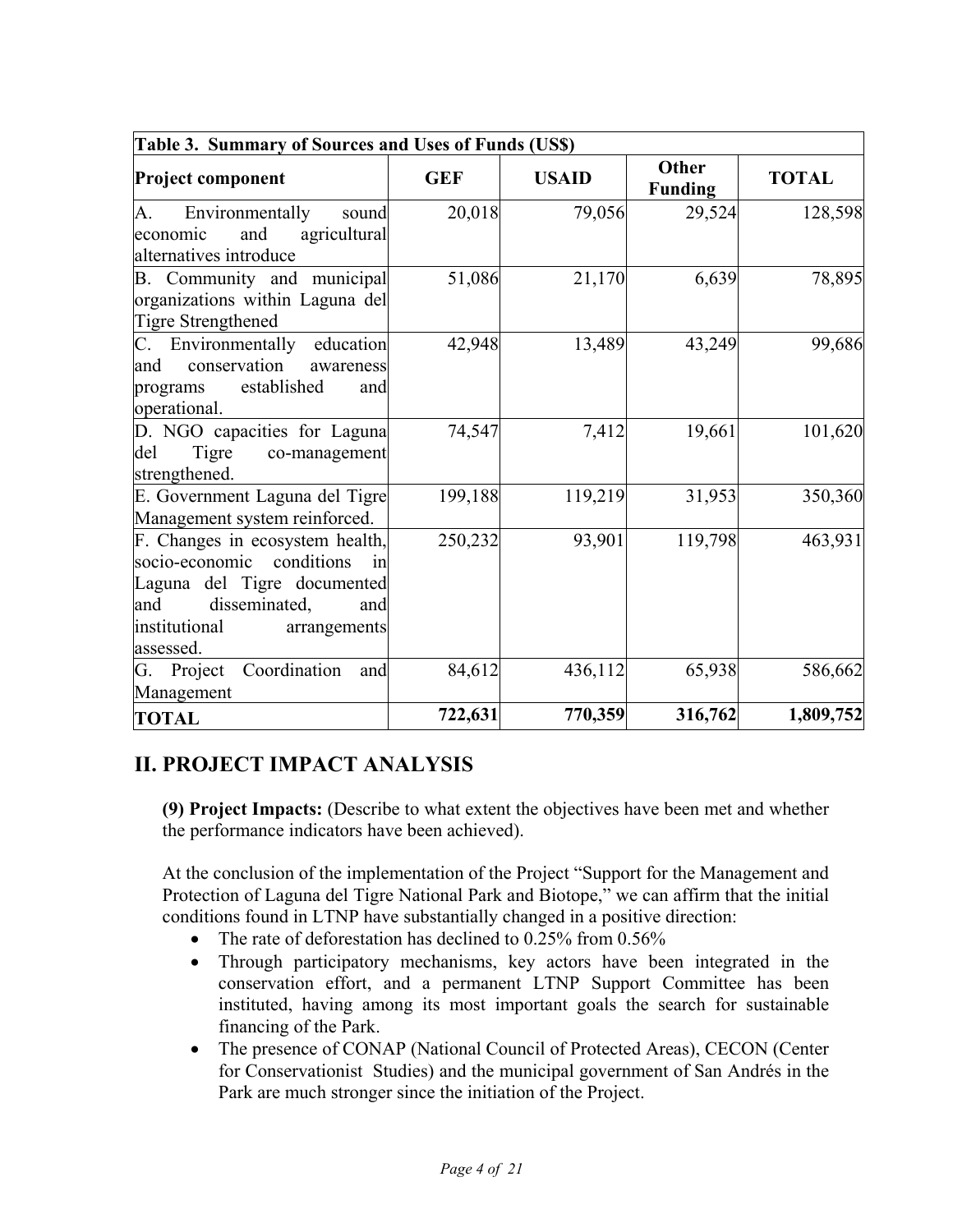• Led by CONAP, a functioning administration with infrastructure, equipment, trained personal and a budget assigned by the Government of Guatemala to CONAP has been established.

Nevertheless, a factor that calls for special attention is migration into the Park, which despite the fact that it has declined by 60% still continues. The Government of Guatemala signed an agreement with thirteen communities in the Park, and ProPetén/CI worked with two of them (Paso Caballos and Buen Samaritano) on activities described below.

- 9.1 Describe to what extent the objectives have been met (the following description is presented per project components).
	- A) Environmentally sound economic and agricultural alternatives introduced to Laguna Del Tigre communities.



**Community of Paso Caballos (2002) and watershed of the San Pedro River.**

CONAP has appointed NGO accompaniers for each of the 13 communities in the LTNP with which CONAP has signed contractual agreements, and the MSP has worked with two of them (Paso Caballos, Buen Samaritano), as demonstration sites for CONAP and the other NGOs in the area. The management units of Paso Caballos and Buen Samaritano have been stabilized with respect to the number of families in their respective management units, and 100% of the families in both

communities have prepared land plans which have been accepted by CONAP, this being the essential step for the adoption of agroforestry techniques within each land parcel. Thus, in Paso Caballos at least 25 families are now implementing agroforestry techniques on their parcels, and an additional 10 families have adopted family gardens which include medicinal plants. Among the economic alternatives, 10 families have become part of a local tourism committee and have decided to dedicate 100% of their time to the activity. Another 22 families are indirect beneficiaries of tourism activities.

The above demonstrates that is it feasible to implement these models, and they have now become alternatives that help decrease the rate of deforestation and the incidence of forest fires in the communities of Paso Caballos and Buen Samaritano, thereby permitting and promoting the conservation of ecosystems.

B) Community and municipal organizations within Laguna del Tigre strengthened.

The municipality of San Andrés has become involved with the management of protected areas found within its jurisdiction, and the strengthening of the municipal environmental department has been of critical importance in this process. The municipality now coordinates the program for the control and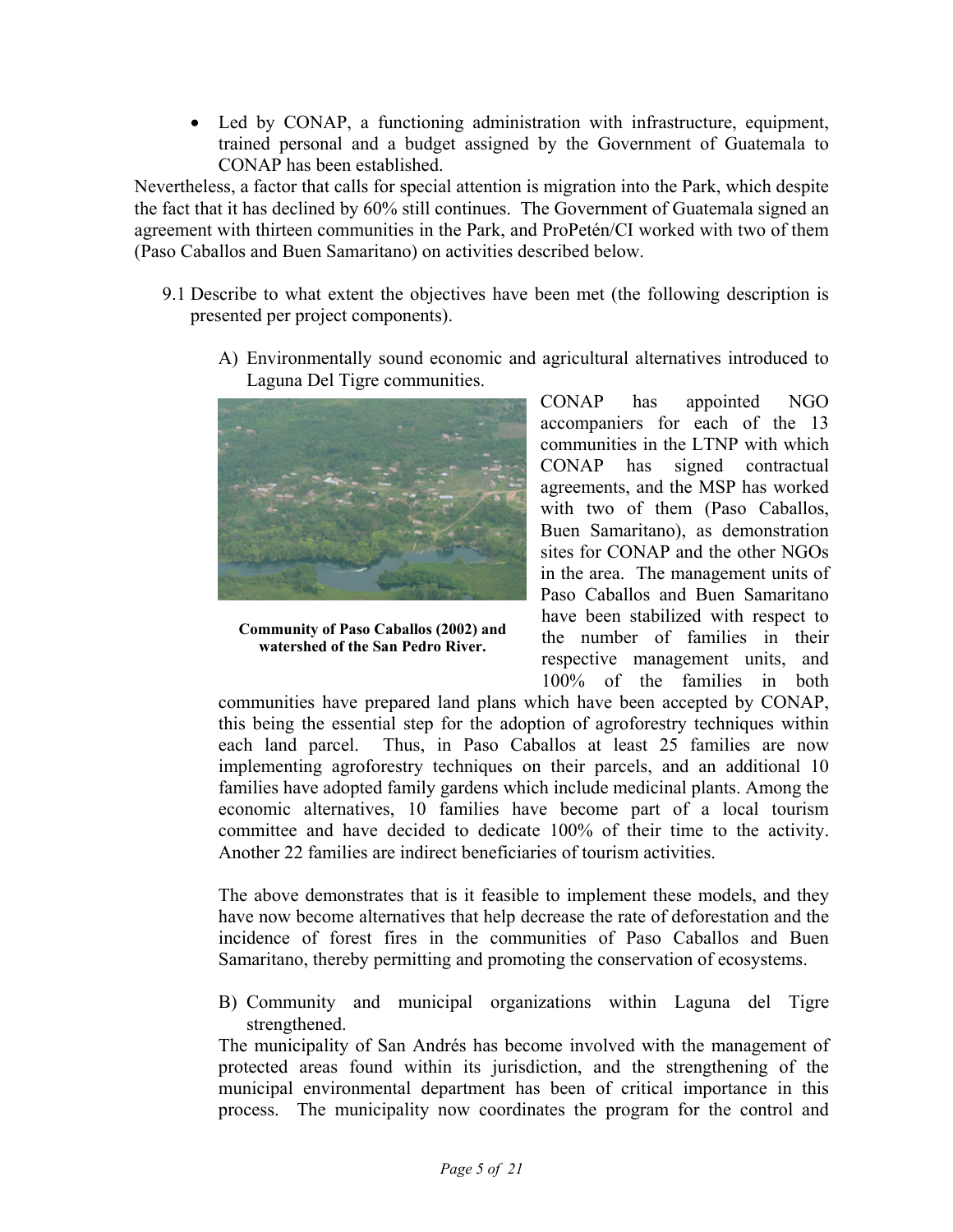prevention of forest fires in the LTNP. For the first time in the history of Petén in general, a municipal Environmental and Natural Resources Commission has been created. In 2001 the Forest Fire Committee of the Municipality of San Andrés has established agreements concerning prevention and combating forest fires with 100% of the LTNP communities.



**People of the communities working in agroforestry techniques.**

Now, the LTNP has a program for the control and prevention of forest fires that includes the Forest Fire Commissions in each of the communities, the municipality and the Departmental Forest Fire Commission. These efforts have been consolidated with the participation of the municipality in the LTNP Support Committee (see annex 3).

C) Environmental education and conservation awareness programs established and operating.

Educational information and materials have been created through and by the LTNP project, including at least three publications directly dealing with

Environmental Education as well as other technical publications (see annex 1-Publications). The project also permitted the wide dissemination of other valuable materials, such the AquaRAP (a study of aquatic ecosystem) directed to decision makers and the general public. The inclusion of

environmental educational themes in the daily school curriculum perhaps has been the single greatest success of the Project with respect to Environmental Education.



**Student attending an environmental education activity at Paso Caballos Community**

Public schools located within the LTNP are included in an environmental education pilot project which is part of an educational reform process being conducted throughout Petén. The hope is that the environmental educational reform program will be officially recognized by the Government of Guatemala and become an integral part of the curriculum in all the schools in Petén. Similarly, scientific studies with the communities of Paso Caballos and Buen Samaritano have been widely disseminated (See annex 1 – Publications, "Paso Caballos").

D) NGO capacities for Laguna del Tigre co-management strengthened.

The complexities in LTNP (petroleum activities, land invasions, transport of illegal migrants, the proximity of the border with Mexico, social pressures, etc.) has demonstrated that one single organization faces many limits on its ability to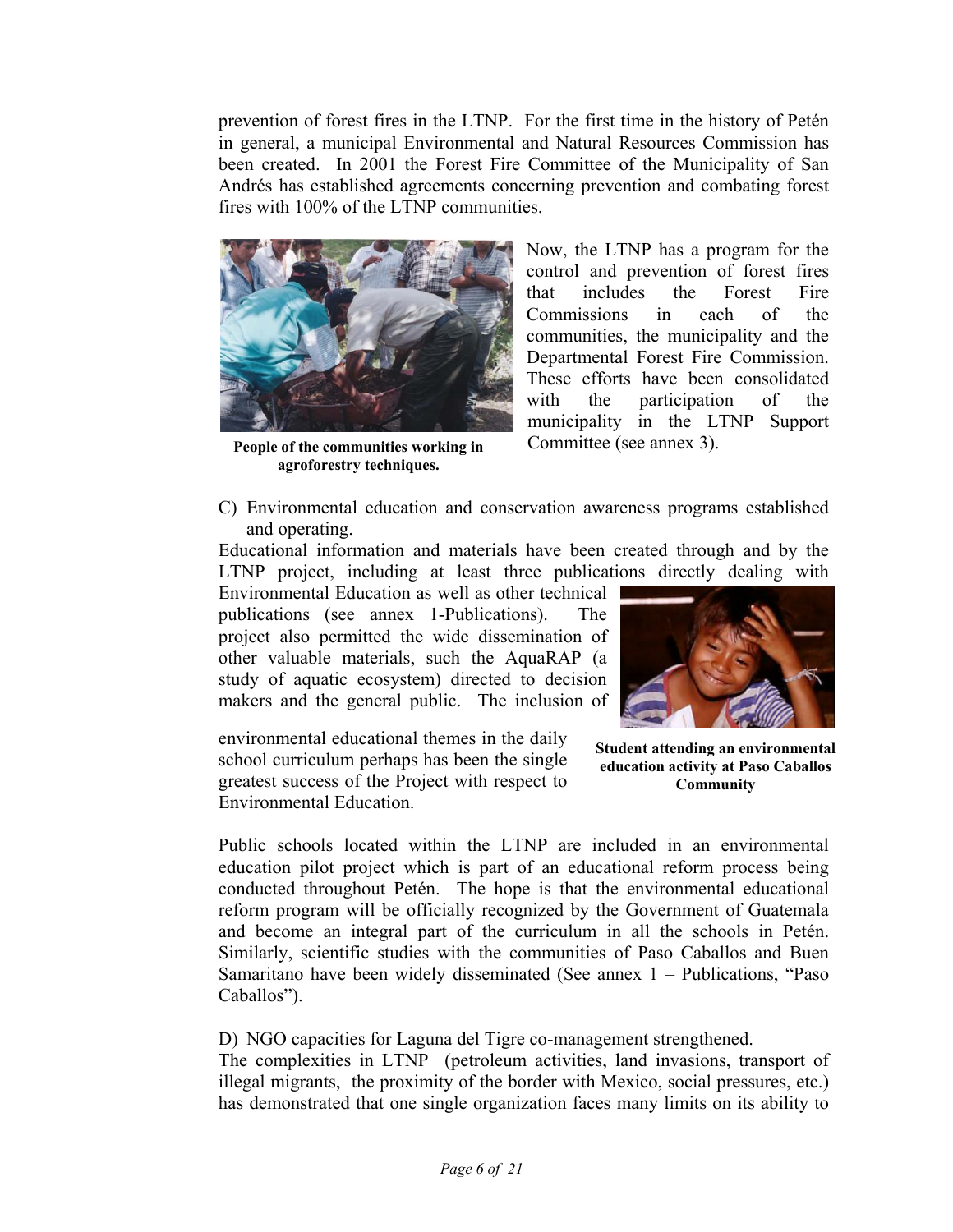administer the Park in an effective manner, and the participation of several different actors is necessary to achieve successful management. The above complex circumstances made it impossible for the Canank'ax NGO to be successful and forcing its withdrawal from the field of conservation, the end result of which was to redirect this part of the project to CONAP and CECON.

Based on the above, several actors decided to form the "Support Committee for the Laguna del Tigre National Park."<sup>[2](#page-8-0)</sup> The Committee membership is made up of institutions which have interests in the area and, moreover, have worked for the conservation of the Park. Committee actions and work plans as well as Committee meetings are based on the LTNP strategy. CONAP has recognized the Committee as an advisory group for "Laguna del Tigre" matters. The issue of long-term financial stability for "Laguna del Tigre" makes clear the need for a much greater investment of time and effort in the median-run, because many short-term efforts have not been able to achieve desired goals, albeit establishing contacts that in the median-term can or could bring interesting results for "Laguna del Tigre."

E) CONAP's Laguna del Tigre management system reinforced.

One of the great achievements of the MSP is that at long last the LTNP has a functioning administrative system, with headquarters in the LTNP, a director, administrator, forest rangers, equipment and infrastructure. But the most important thing is that the Government of Guatemala has assigned an annual budget for its operations, via CONAP. Note that the LTNP now has a key infrastructure for management of the area, that is, eight (8) control and vigilance posts and three (3) strategically located and well-equipped biological monitoring posts. Similarly, all the personnel of the LTNP have been equipped, thereby achieving improvement in their field work operations. CONAP has budgeted and signed contracts for 40 forest rangers, and also contracts for temporary personnel during the forest-fire season. This is in addition to the regular technical personnel in LTNP.

The "Guacamayas" (Scarlett Macaw) Biological Station is recognized as the main center for scientific studies and training in the Maya Biosphere Reserve. The Station has a training center staffed by 60 people and is the base for training CONAP personnel, communities, teachers and other organized groups within and outside the LTNP and the entire MBR. The Station has taken the lead in establishing a network of such stations in the region, and has signed agreements with the "Santa Lucia" Biological Station in Alta Verapaz, Guatemala and with "Los Guatuzos" Ecological Center in Rio San Juan, Nicaragua.

<span id="page-8-0"></span> $\overline{\qquad \qquad }$  $2$  Center for Conservationist Studies (Centro de Estudios Conservacionistas)-CECON National Council of Protected Areas (Consejo Nacional de Areas Protegidas)-CONAP Conservation International/ProPetén (Conservación Internacional/ ProPetén)-PROPETÉN Municipality of San Andrés, Peten (Municipalidad de San Andrés, Petén) Project for Institutional Strengthening for Environmental Policy (Proyecto de Fortelecimiento Institucional en Politicas Ambientales) – EPIQ AIR/IRG The Nature Conservancy of Guatemala - TNC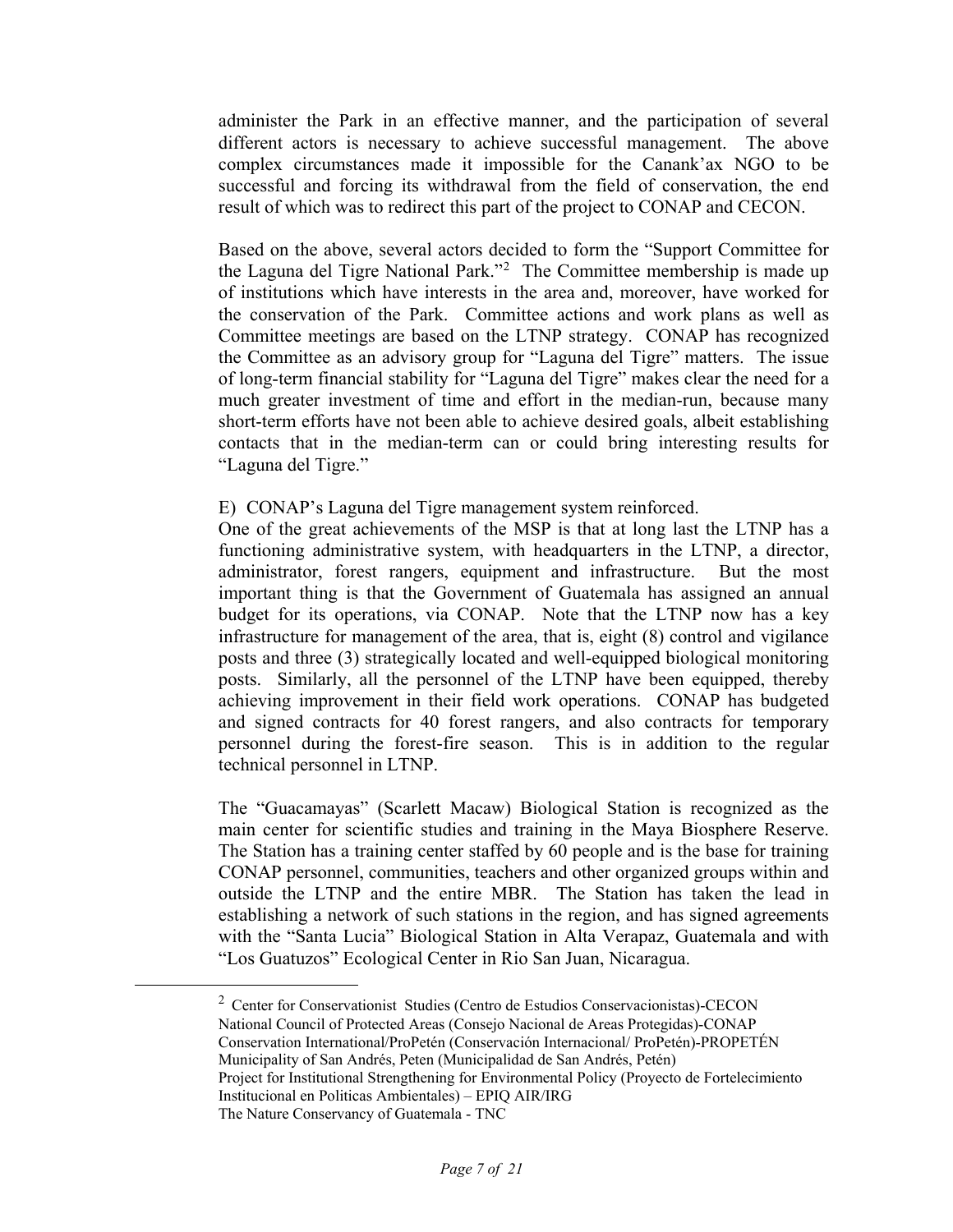Training at the "Guacamayas" Biological Station was an essential part of the work in the area, and will continue to be vital in the long-run. To date, the

47 primary school teachers working in the LTNP have been trained, and this has a direct impact on the 700 students living in the Park. The children now receive an environmental education as an integral part of their entire curriculum. In addition, the course on "Agroforestry Promoters" executed in agreement with the University Center of Petén (Centro Universitario de Peten,

CUDEP) has graduated at least 50 people from the communities, and the course is now in its third edition. ProPetén offers



**One of the buildings at the "Las Guacamayas" Biological Station.**

training for "Agroforestry Promoters" as part of its work for the newly established Support Committee for LTNP. In accord with the training plan created for the Park, the personnel of the LTNP, including all the CONAP forest rangers continue to take the agroforestry promoters training at "Las Guacamayas" Biological Station.

F) Changes in ecosystem health and socioeconomic conditions in Laguna del Tigre documented and findings disseminated to managers and key stakeholders, and LTNP/Project administration monitored and evaluated.

In 2001 a social monitoring study focused on the analysis of threats to the ecological integrity of Laguna del Tigre was carried out. Although the study documented an increased number of people in the Park, the study also found a 66% reduction in the rate of migration into the Park, and a major finding was that the institutional recognition of CONAP is now much stronger than it was before the project began (before the project began, it was extremely dangerous to be identified as a member of CONAP, however, now CONAP personnel and the communities can enter dialogues on issues of common interest). The communities of Paso Caballos and Buen Samaritano have become pioneers in the management of land regularization plans, and they have established an example for other communities to follow as they attempt to manage their residence in the area in accord with the policy of human settlement within protected areas.

In the case of biological investigations, at least 4 important management studies have been carried out, two of them concerning aquatic systems (water quality and pressure on fish). These studies have made it possible to adopt management methods for the largest fresh water wetlands in Central America. Another valuable aspect of these studies is that they have become the basis for environmental education documents and materials.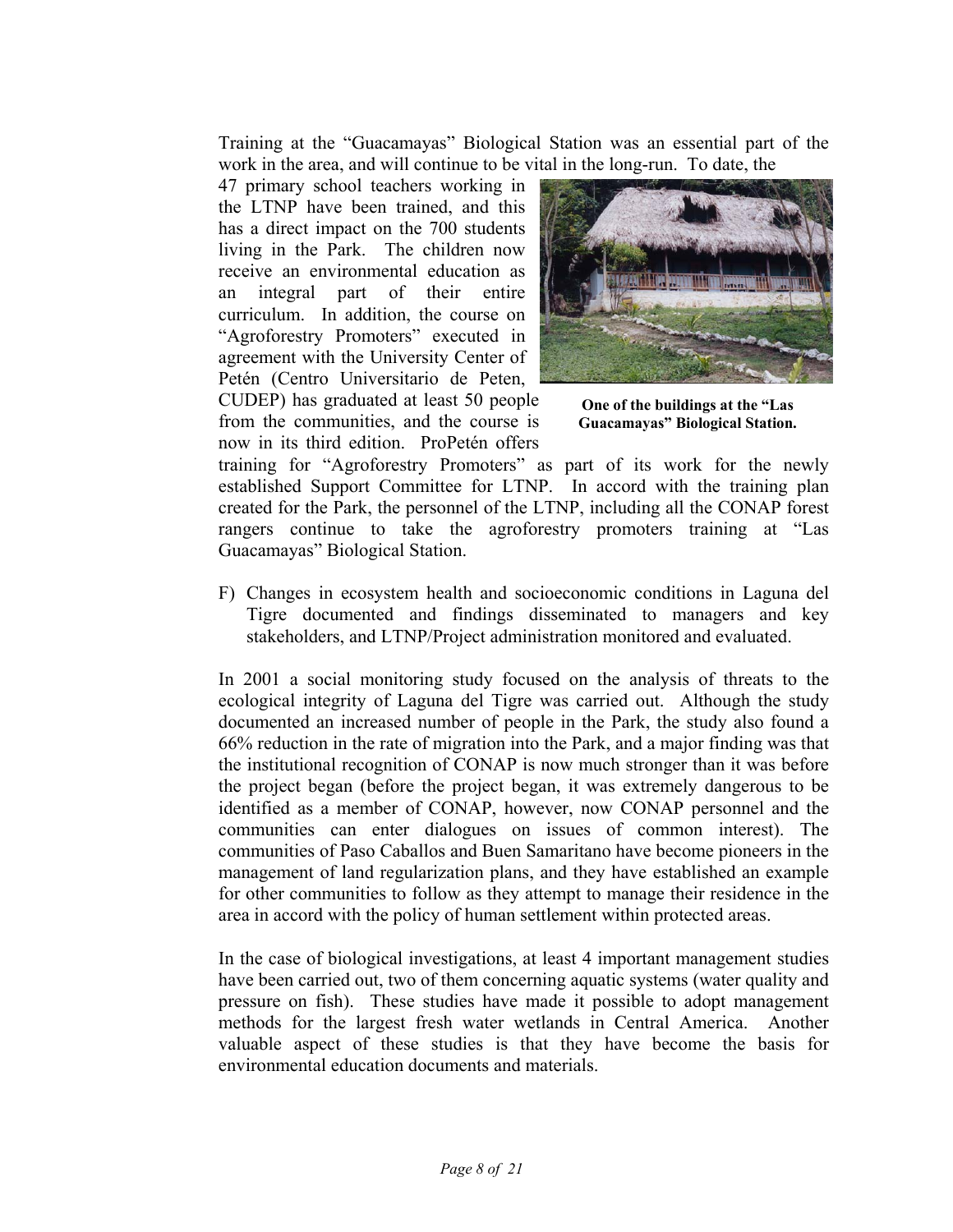Now, there is ecological and socioeconomic information on the LTNP which enables adequate management decision. The reinforcement of the capacity for investigation in the area has created the conditions for continuing to generate data and analyses which can help guarantee sound management of the area.

| 9.2 Achievement of Performance Indicators. |  |  |
|--------------------------------------------|--|--|
|--------------------------------------------|--|--|

| <b>Table 4. Effectiveness Indicators Comparative Table</b>                                                                                                                                                                                                                                                                    |                                                                                                                                                                                                                                                                                                                                                                                                                                                                                                                                                                                                                                                                                  |
|-------------------------------------------------------------------------------------------------------------------------------------------------------------------------------------------------------------------------------------------------------------------------------------------------------------------------------|----------------------------------------------------------------------------------------------------------------------------------------------------------------------------------------------------------------------------------------------------------------------------------------------------------------------------------------------------------------------------------------------------------------------------------------------------------------------------------------------------------------------------------------------------------------------------------------------------------------------------------------------------------------------------------|
| Planned                                                                                                                                                                                                                                                                                                                       | <b>Current Status</b>                                                                                                                                                                                                                                                                                                                                                                                                                                                                                                                                                                                                                                                            |
| Laguna del Tigre "consolidation criteria"<br>(sufficiency of infrastructure, personnel,<br>training, land tenure, threats<br>analysis,<br>zoning, management planning, research<br>monitoring, long-term financial<br>and<br>stability, local participation and support,<br>etc.) improved versus a January 1999<br>baseline. | During the execution of the MSP, the Park<br>obtained its own administration which was<br>established within the Park itself. The<br>administration has its central offices in El<br>Tigrillo, located in the western part of the<br>LTPN. In addition, the Park now has eight<br>control and vigilance posts, three control<br>towers which constitute a permanent<br>system for controlling and preventing forest<br>fires, a detailed plan for biological and                                                                                                                                                                                                                 |
|                                                                                                                                                                                                                                                                                                                               | socioeconomic monitoring and evaluation<br>organized through three<br>which<br>are<br>monitoring posts located at strategic points<br>within<br>the<br>Park<br>and<br>which permit<br>continuous monitoring of indicator species<br>and which allow for the participation of key<br>actors. There also is an on-going training<br>for human resources, and the administrative<br>leadership of CONAP is recognized and<br>accepted throughout the Park. The Paso<br>Caballos<br>Samaritano<br>and<br>Buen<br>management units have land regularization<br>plans that are now being implemented.<br>There are also plans for biological and<br>social evaluations of these areas. |
| Laguna del Tigre Management Committee<br>formally established and meeting on a<br>regular basis to coordinate activities.                                                                                                                                                                                                     | Given the fact that the Government of<br>Guatemala, acting through CONAP, took<br>over the administration of the LTNP after<br>the failed attempt of a NGO to do so, there                                                                                                                                                                                                                                                                                                                                                                                                                                                                                                       |
|                                                                                                                                                                                                                                                                                                                               | was a good deal of uncertainty about what<br>would happen when the MSP ended.<br>However, as a result of this concern and the<br>activities of the MSP, all the actors working<br>within the frame of the MSP<br>were<br>motivated to and participated in the<br>formation of the "Support Committee for<br>the Management of Laguna del Tigre."                                                                                                                                                                                                                                                                                                                                 |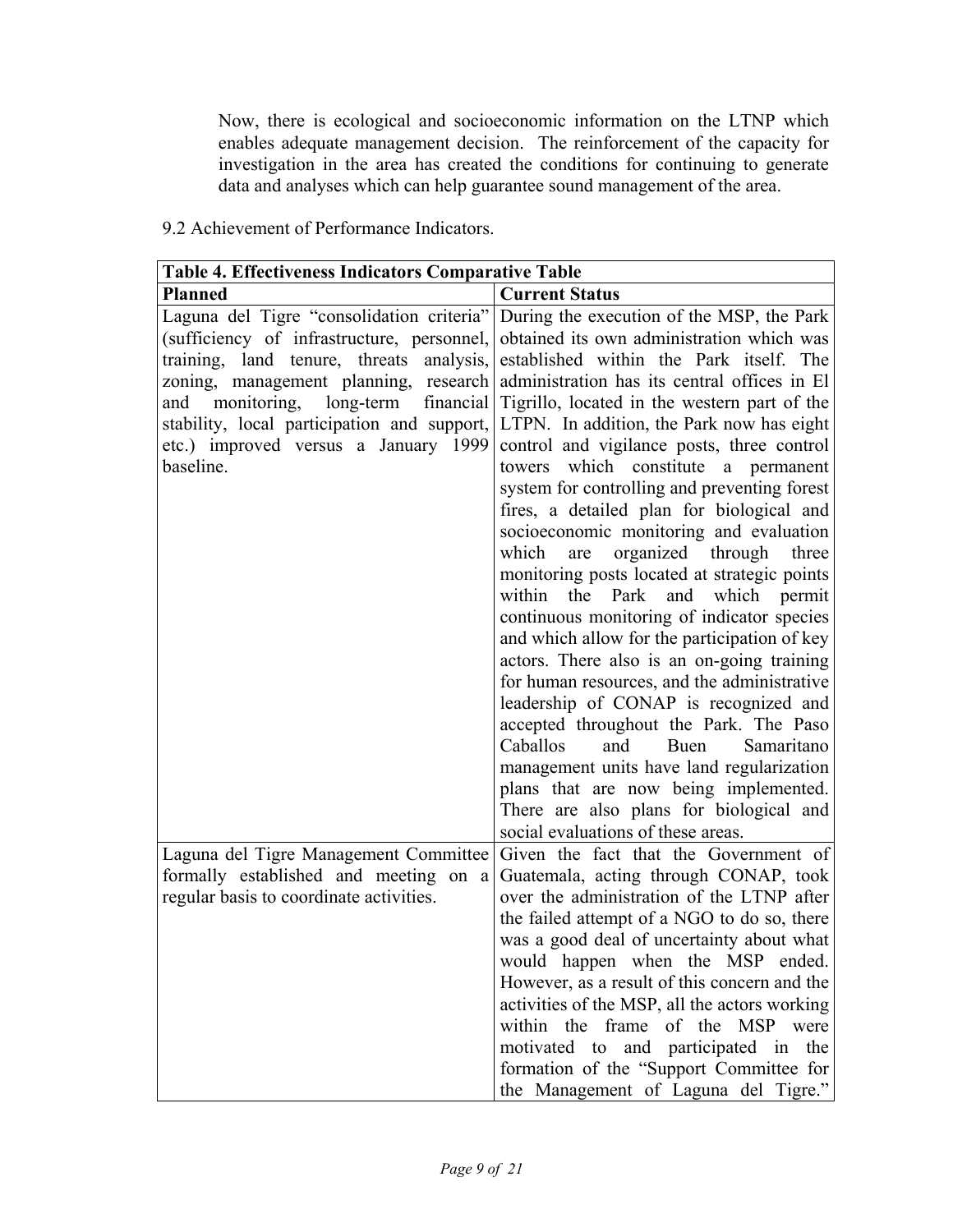| <b>Table 4. Effectiveness Indicators Comparative Table</b> |                                                                                   |  |  |
|------------------------------------------------------------|-----------------------------------------------------------------------------------|--|--|
| <b>Planned</b>                                             | <b>Current Status</b>                                                             |  |  |
|                                                            | Seven organizations from different sectors                                        |  |  |
|                                                            | sit on the Committee. These organizations                                         |  |  |
|                                                            | have a formal, signed accord (see Annex 3-                                        |  |  |
|                                                            | Signed Accord), and meet regularly to                                             |  |  |
|                                                            | coordinate activities based on the LTNP                                           |  |  |
|                                                            | strategy (See Annex 6 LTNP Strategy).                                             |  |  |
| At least three communities adopt formal                    | The project worked with the communities                                           |  |  |
| management plans for their management                      | of Paso Caballos and Buen Samaritano,                                             |  |  |
| units by the first quarter of 2000. First                  | which have adopted management plans for                                           |  |  |
| phase of management plans being                            | their respective management units. Upon                                           |  |  |
| implemented by first quarter of 2001.                      | initiating the management of the areas, in                                        |  |  |
|                                                            | the first trimester of 2000 plans for land                                        |  |  |
|                                                            | regularization were submitted to CONAP                                            |  |  |
|                                                            | and are being implemented. It is important                                        |  |  |
|                                                            | to underline that a short three years ago                                         |  |  |
|                                                            | communities<br>these<br>actively<br>and                                           |  |  |
|                                                            | aggressively opposed all conservation                                             |  |  |
|                                                            | projects and support for LTNP, but through                                        |  |  |
|                                                            | MSP efforts they have turned around and                                           |  |  |
|                                                            | have been successfully integrated into the                                        |  |  |
|                                                            | management plans and programs.<br>These                                           |  |  |
|                                                            | communities are actively participating in                                         |  |  |
|                                                            | the training programs carried out at the                                          |  |  |
|                                                            | "Las Guacamayas" Biological Station and<br>recognize the importance of conserving |  |  |
|                                                            | endemic species, particularly the Ara                                             |  |  |
|                                                            | macao (Scarlett Macaw), thereby creating a                                        |  |  |
|                                                            | model for community participation in                                              |  |  |
|                                                            | conservation efforts.<br>These successful                                         |  |  |
|                                                            | efforts have received international                                               |  |  |
|                                                            | recognition, and the project was awarded                                          |  |  |
|                                                            | an international prize – "People<br>and                                           |  |  |
|                                                            | Environment" - awarded by the English                                             |  |  |
|                                                            | Whitley Foundation.<br>The award was                                              |  |  |
|                                                            | presented personally by Princess Ana to the                                       |  |  |
|                                                            | director of the project, Licenciado Carlos                                        |  |  |
|                                                            | Soza Manzanero in London in April of this                                         |  |  |
|                                                            | The<br>brought with it<br>award<br>year.                                          |  |  |
|                                                            | US\$37,000<br>which<br>permitted<br>the                                           |  |  |
|                                                            | consolidation of community work being                                             |  |  |
|                                                            | carried out by ProPetén as a follow-up to                                         |  |  |
|                                                            | the MSP.                                                                          |  |  |
| At least three governmental institutions of                | The Project promoted the creation of the                                          |  |  |
| NGOs have formal agreements with the                       | Environmental<br>Natural<br>and<br>Resources                                      |  |  |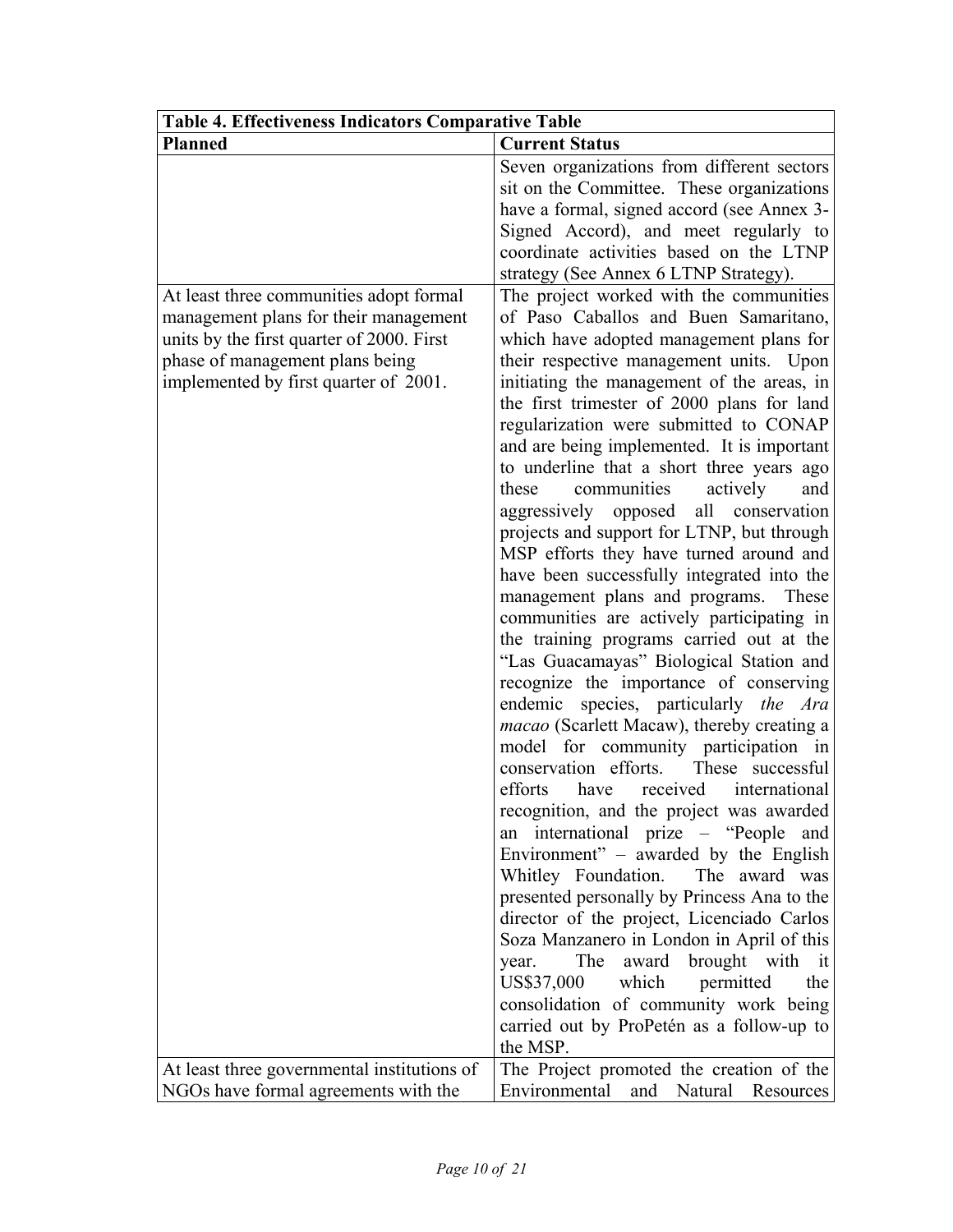| <b>Table 4. Effectiveness Indicators Comparative Table</b> |                                                                                             |  |  |
|------------------------------------------------------------|---------------------------------------------------------------------------------------------|--|--|
| <b>Planned</b>                                             | <b>Current Status</b>                                                                       |  |  |
| Laguna del Tigre administration and are                    | Commission of the Municipality of San                                                       |  |  |
| working actively to support                                | Andrés which works to implement the                                                         |  |  |
| implementation of the Laguna del Tigre                     | Master Plan and which has established                                                       |  |  |
| master plan by the second quarter of 2001.                 | formal agreements throughout the entire                                                     |  |  |
|                                                            | municipality to implement plans to control                                                  |  |  |
|                                                            | and prevent forest fires.                                                                   |  |  |
|                                                            | In 2002 a formal trinational agreement                                                      |  |  |
|                                                            | ("Guacamayas Without Frontiers")<br>was                                                     |  |  |
|                                                            | signed to protect the Scarlett Macaw. This                                                  |  |  |
|                                                            | initiative, which originated in Guatemala,                                                  |  |  |
|                                                            | involves<br>Mexican,<br>Belizean<br>and                                                     |  |  |
|                                                            | Guatemalan organizations in the Maya                                                        |  |  |
|                                                            | Forest (Selva Maya).                                                                        |  |  |
|                                                            | In 2001 all the environmental education                                                     |  |  |
|                                                            | efforts and concrete results in the LTNP                                                    |  |  |
|                                                            | created a good deal of interest throughout<br>all of Petén. This led to the creation of the |  |  |
|                                                            | InterInstitutional<br>Commission<br>for                                                     |  |  |
|                                                            | Furthering Environmental<br>Education                                                       |  |  |
|                                                            | (CISEA) which is currently promoting a                                                      |  |  |
|                                                            | pilot plan for environmental education at                                                   |  |  |
|                                                            | the level of the department and which                                                       |  |  |
|                                                            | involves 25 organizations, including the                                                    |  |  |
|                                                            | Ministry of Education. The relevant formal                                                  |  |  |
|                                                            | agreement was approved by the Ministry of                                                   |  |  |
|                                                            | Education.                                                                                  |  |  |
| NGO contributions represent at least 25%                   | The several organizations working within                                                    |  |  |
| of the total investment in Laguna del Tigre                | LTNP have contributed 38% of costs for                                                      |  |  |
| Management by the second quarter of 2001                   | management of the area in 2001.                                                             |  |  |
| The Environmental Commission of the                        | The MSP promoted the formation of the                                                       |  |  |
| municipality of San Andrés establishes at                  | Environmental and Natural Resources                                                         |  |  |
| least four formal agreements with                          | Commission of the Municipality of San                                                       |  |  |
| communities in the Park that commit those                  | Andrés, and between 1999 and 2000 the                                                       |  |  |
| communities to aid in its management and                   | Commission reached formal agreements                                                        |  |  |
| conservation.                                              | with 100% of the communities in the LTNP                                                    |  |  |
|                                                            | (13 communities).                                                                           |  |  |
|                                                            | This innovative effort is unique in Petén                                                   |  |  |
|                                                            | and has created space for the participation                                                 |  |  |
|                                                            | of municipalities in conservation which had                                                 |  |  |
|                                                            | not been acknowledged or permitted                                                          |  |  |
|                                                            | previously. Thus, the MSP has created, for                                                  |  |  |
|                                                            | the first time, real interest on the part of the                                            |  |  |
|                                                            | municipalities in Petén in the theme of                                                     |  |  |
|                                                            | environmental conservation.                                                                 |  |  |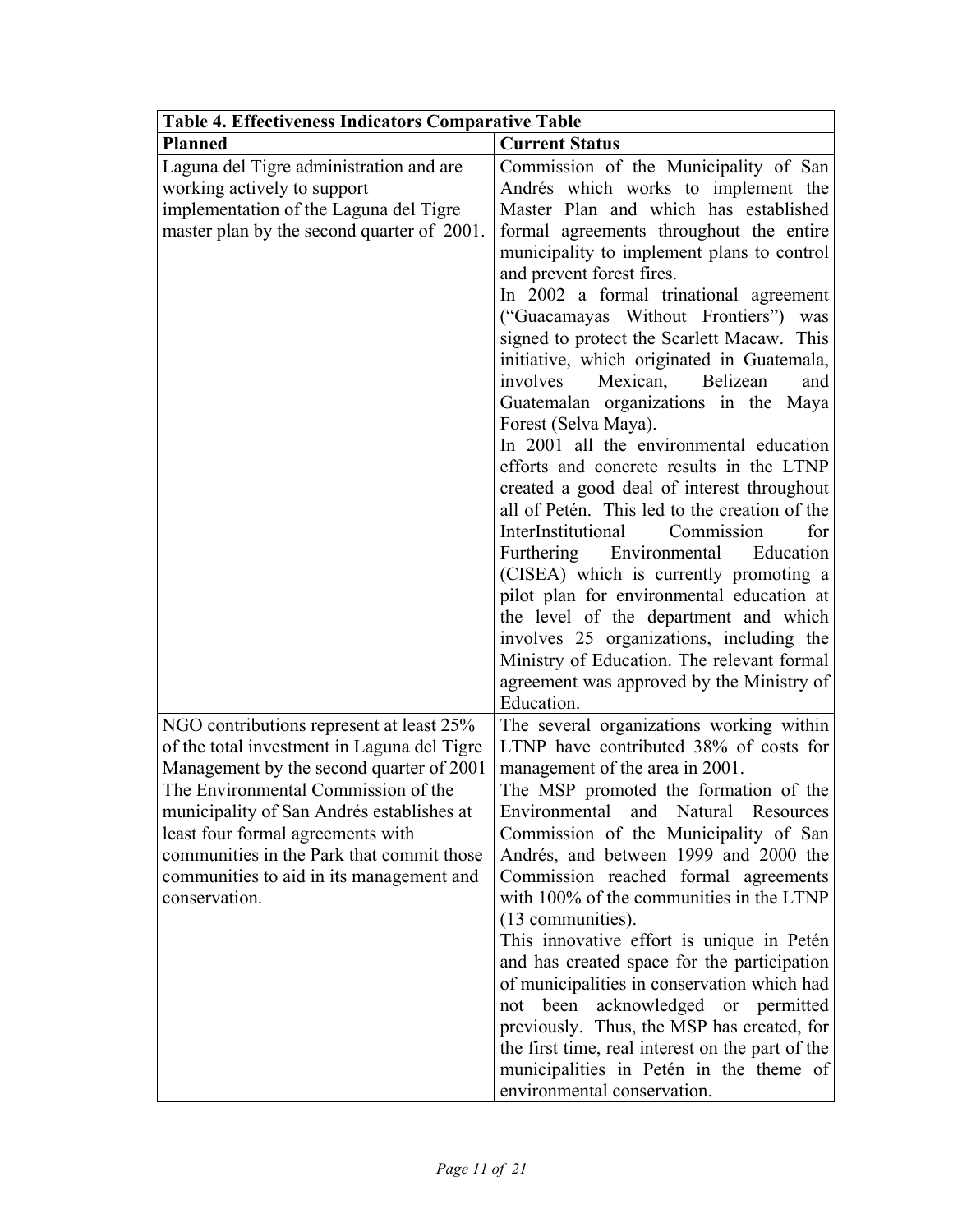| Table 4. Effectiveness Indicators Comparative Table |                                                               |  |  |
|-----------------------------------------------------|---------------------------------------------------------------|--|--|
| <b>Planned</b>                                      | <b>Current Status</b>                                         |  |  |
| The proportion of cultivated land within            | The amount of cultivated land now under                       |  |  |
| Community Management Units under                    | alternative management compared to the                        |  |  |
| improved management practices increases             | 1998 baseline is obvious, because in 1998                     |  |  |
| significantly over the course of the project,       | there were no family management units                         |  |  |
| compared with a 1998 baseline.                      | managing their soils and there were no                        |  |  |
|                                                     | agroforestry plots.                                           |  |  |
|                                                     | The proportion of land now found under                        |  |  |
|                                                     | within<br>the<br>management<br>Community                      |  |  |
|                                                     | Management Units has continually and                          |  |  |
|                                                     | significantly increased over the course of                    |  |  |
|                                                     | the project. With respect to 1998, a 100%                     |  |  |
|                                                     | increase in the areas of Paso Caballos and                    |  |  |
|                                                     | Buen Samaritano are now under improved                        |  |  |
|                                                     | plans<br>and<br>for<br>land<br>management,                    |  |  |
|                                                     | regularization which defines and zones                        |  |  |
|                                                     | household plots for cultivation has been<br>executed.         |  |  |
|                                                     | Plans<br>for                                                  |  |  |
|                                                     | improved<br>community<br>management are being implemented and |  |  |
|                                                     | consist of the following programs                             |  |  |
|                                                     | a) agroforestry                                               |  |  |
|                                                     | b) rational organization of household                         |  |  |
|                                                     | plots                                                         |  |  |
|                                                     | c) community reserve areas                                    |  |  |
|                                                     | d) norms and rules about the use of                           |  |  |
|                                                     | natural resources                                             |  |  |
|                                                     | e) promotion of low-impact tourism                            |  |  |
|                                                     | continual<br>for<br>search<br>$\mathbf{f}$<br>economic        |  |  |
|                                                     | alternatives, and                                             |  |  |
|                                                     | g) environmental awareness                                    |  |  |
| Children in Laguna del Tigre have greater           | The MSP has adopted two mechanisms                            |  |  |
| education<br>environmental<br>to<br>access          | (formal and non-formal) for environmental                     |  |  |
| programs.                                           | education, and by means of these 100% of                      |  |  |
|                                                     | children in the LTNP schools are integrated                   |  |  |
|                                                     | in programs of environmental education,                       |  |  |
|                                                     | with contents and materials appropriate to                    |  |  |
|                                                     | the region (See Annex 1-Publications). The                    |  |  |
|                                                     | MSP also has<br>created a<br>non-formal                       |  |  |
|                                                     | education<br>program of environmental                         |  |  |
|                                                     | directed to the entire population of the                      |  |  |
|                                                     | Park.                                                         |  |  |
|                                                     | All the<br>schools within<br>LTNP<br>have                     |  |  |
|                                                     | integrated programs<br>of environmental                       |  |  |
|                                                     | education in their educational plans and                      |  |  |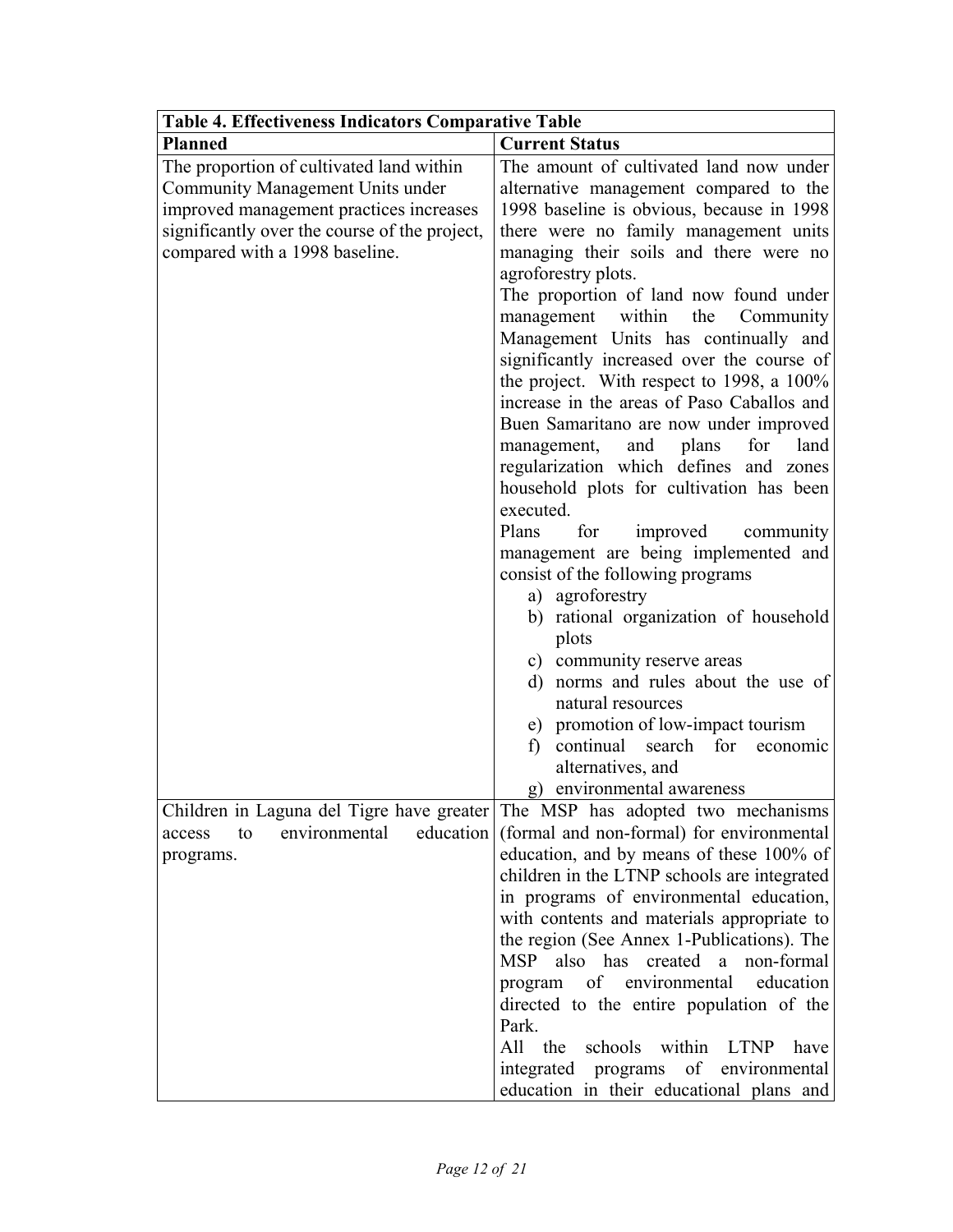| <b>Table 4. Effectiveness Indicators Comparative Table</b>                                                                                                                                                                                                                                                                               |                                                                                                                                                                                                                                                                                                                                                                                                                                                                                                                                                                                                                                                                                                                                                                                                                                                                                                  |  |  |
|------------------------------------------------------------------------------------------------------------------------------------------------------------------------------------------------------------------------------------------------------------------------------------------------------------------------------------------|--------------------------------------------------------------------------------------------------------------------------------------------------------------------------------------------------------------------------------------------------------------------------------------------------------------------------------------------------------------------------------------------------------------------------------------------------------------------------------------------------------------------------------------------------------------------------------------------------------------------------------------------------------------------------------------------------------------------------------------------------------------------------------------------------------------------------------------------------------------------------------------------------|--|--|
| <b>Planned</b>                                                                                                                                                                                                                                                                                                                           | <b>Current Status</b>                                                                                                                                                                                                                                                                                                                                                                                                                                                                                                                                                                                                                                                                                                                                                                                                                                                                            |  |  |
| 150 households in Paso Caballos, Buen<br>Samaritano and Mirador Chocop<br>adopt<br>improved agroforestry techniques.                                                                                                                                                                                                                     | programs. Adding to this effort, a pilot<br>plan for environmental education is now in<br>its final phase. The Ministry of Education<br>has promoted the pilot plan not only with<br>the LTNP but also throughout the entire<br>department of Petén.<br>In addition to the<br>fact that<br>all the<br>households of Paso Caballos and Buen<br>Samaritano have incorporated agroforestry<br>techniques into the management of the farm<br>plots as a condition established in the<br>signed<br>agreements<br>they<br>the<br>with<br>Government of Guatemala, and as set forth<br>in their management plans, 50 individuals,<br>both men and women, have been trained at<br>the "Las Guacamayas" Biological Station<br>in a program for the promotion<br>of<br>agroforestry.<br>The promoters are now engaged<br>in<br>supporting conservation programs<br>and<br>improved management of the TLNP. |  |  |
| At least 75 households in Laguna del Tigre<br>communities participate in an integrated<br>health and conservation project to include:<br>medicinal plants, preventative and curative<br>health<br>care, improved nutrition<br>and<br>environmental sanitation. These families<br>should<br>demonstrate<br>an<br>conservation and health. | is<br>The<br>Mobile<br>Biosphere<br>program<br>dedicated to community outreach and<br>extension, focusing on the themes of health<br>and environment. Its efforts have been<br>concentrated on the communities of Paso<br>Caballos and Buen Samaritano. Fifty (50)<br>improved families in each community have been<br>understanding of the linkage between involved in these activities. This is an<br>multidisciplinary<br>innovative<br>program<br>which focuses on and links the themes of<br>health, environmental education, organic<br>agriculture and nutrition. The methodology<br>used is based on an interactive model with<br>emphasis on play activities, which has<br>generated much interest and a very high<br>level of participation in the communities.                                                                                                                        |  |  |

**(10) Project Sustainability**: Provide an assessment of the approach taken to influence continuation of project benefits after completion of project implementation; assess likelihood of project sustainability and key factors/conditions needed for this.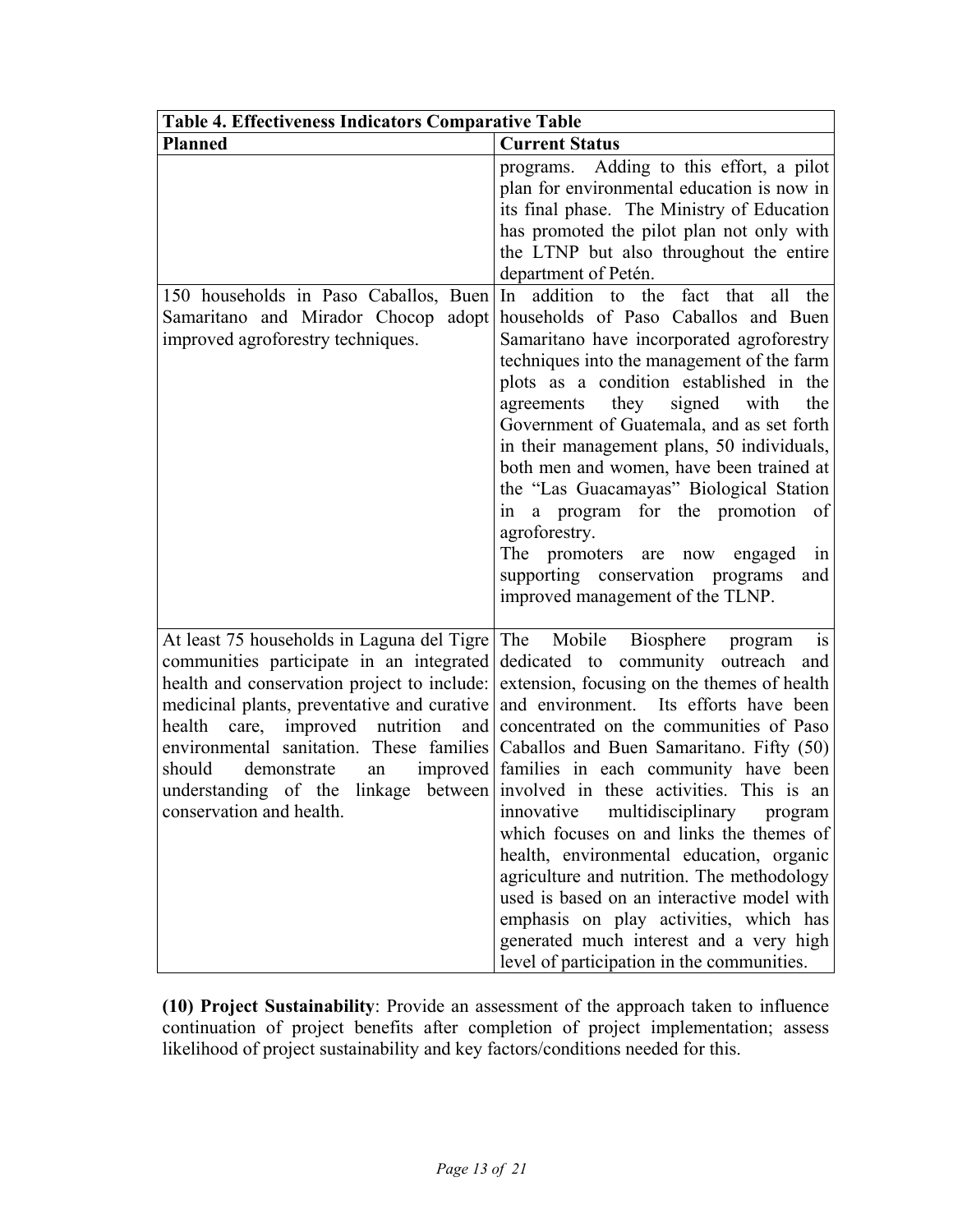Given the importance of continuity and follow-up of conservation and ecosystem management's efforts for LTPN, the participation of all stakeholders has been cultivated and supported; the roles of the Municipality, the Center for Conservation of the University of San Carlos Guatemala and all the other actors who comprise the LTNP Support Committee<sup>[3](#page-15-0)</sup> have been strengthened. Thus, the conditions and factors for ongoing team-work and goal-attainment for conservation of the LTNP have been created.

**(11) Replicability**: Describe the approach taken; assessment of likelihood of replication; targeted stakeholders for replication; and description of any evidence that replication is likely.

The work carried out by the LTNP project and the conditions under which it was carried out, such as an unstable political climate, conflicts over land, consequences of the signing of the Peace Accords, and social problems with communities, have provided lesson that raise interesting, specific points that are worthy of replication. These include, among other things, development work with the communities of Paso Caballos and Buen Samaritano, the program of environmental education, the incorporation of the Municipality in environmental conservation, and the great importance of socioeconomic evaluations. Some evidence indicates that methods used in this project are being replicated, for example, the environmental pilot program being conducted throughout Petén, the increasing participation of the municipalities outside the MBR in programs of conservation, and the increasing number of private organizations that are adopting a conservation through "Alianza Verde" (an association of regional and community tourism enterprises).

**(12) Stakeholder Involvement:** Describe the approach taken for stakeholder involvement and adjustments to the approach; and any lessons learned from this approach.

In the complex circumstances in which the MSP was carried out, it was necessary to double efforts to find way to gain the participation and consensus and, more than anything else, to arouse the interest of all the stakeholders to assure realization of conservation goals for the Park over the long-run. For much of this, the starting point was the establishment of formal links between the National Council of Protected Areas (CONAP) and the Municipality of San Andrés, Petén. This opened the doors for coordination of activities among the communities of the LTNP, all of which fall within the municipal jurisdiction of San Andrés. Throughout the course of the MSP we have learned that local municipal government has a great capacity to mobilize the efforts of the people within its territorial jurisdiction, and also that the prior close links between ProPetén and the municipal government of San Andrés made it feasible and possible to foment formal ties between the municipality and CONAP. This move also aroused the interest of all the other actors, the final result of which was the creation of a task force which has involved the active participation of all stakeholders.

<span id="page-15-0"></span> $\overline{a}$ <sup>3</sup> Committee establish on 2002. See annex. 3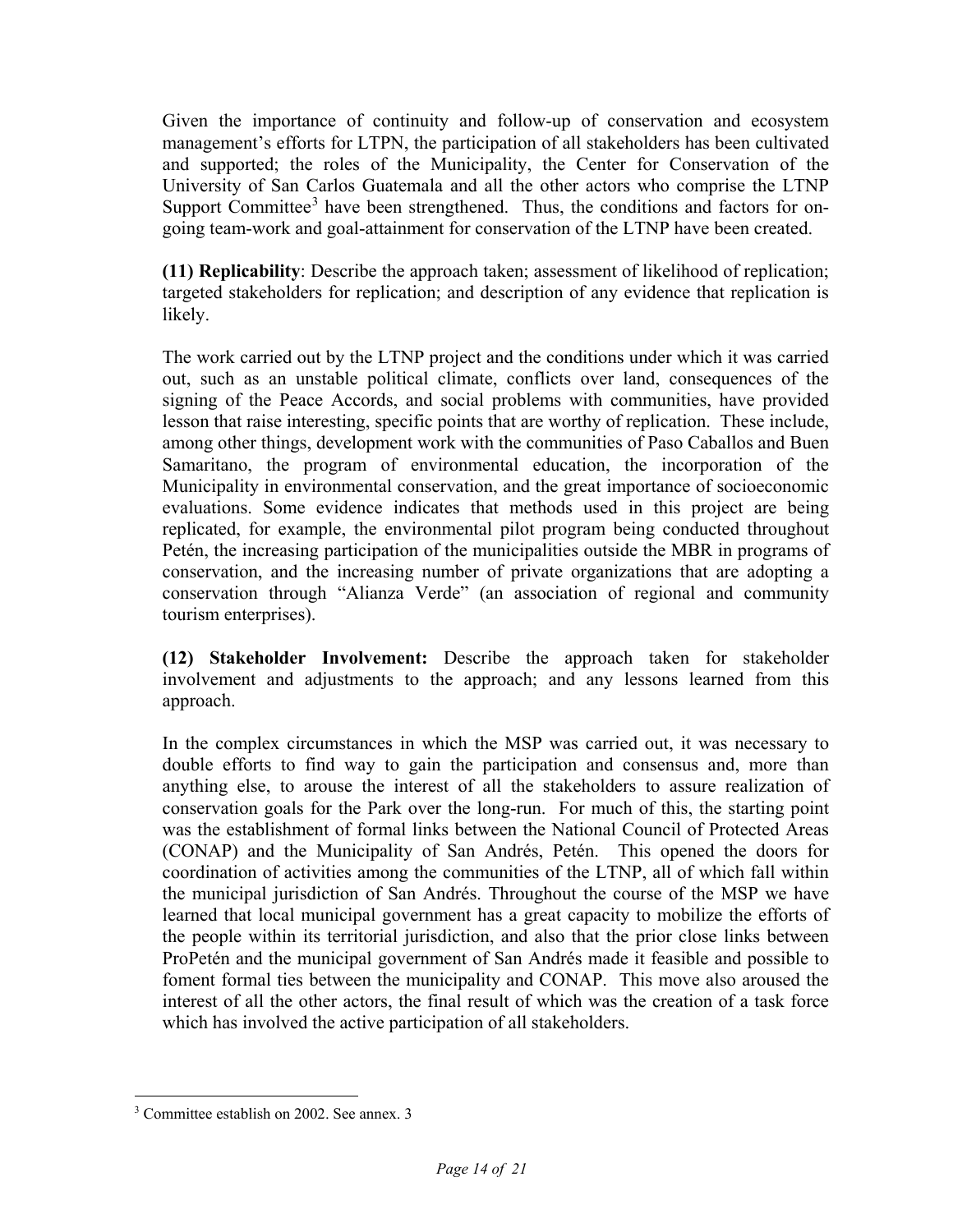**(13) Special Project Circumstances (optional):** Provide an overview of the relevant economic, financial, social, institutional and environmental conditions that may have influenced project implementation. Identify main factors affecting implementation and outcomes distinguishing those within and outside control of the recipient.

A factor outside the control of the recipient has to do with changes in local and national economic or financial conditions, such as increases in minimum wages, costs of inputs and so on. In other words GEF grants are not indexed, and this may occasion difficulties in the course of a multi-year project. In the present MSP, this was not a major problem.

Also, in the course of the MSP there was a need to realign certain activities, which resulted in variations, as noted elsewhere. Although this was outside the control of the recipient, the flexibility of the WB as the GEF implementing agency and the understanding of their managers made it possible to cope with the problem.

The social problems, almost all of them outside local recipient control, include:

- the initial top-down decision to create protected areas in Petén without informing much less consulting with local authorities and stakeholders,
- the implications of a 500 year-old struggle for land compounded by ethnic inequalities,
- the implications of the Peace Accords as understood by peasants seeking land,
- the mistrust of government institutions generated by the 36-year internal civil war,
- the influence of powerful petroleum and cattle ranching interests on events within and outside the protected areas, and
- the organized criminal activity in and around the LTNP.

To cope with these complex and interrelated problems, the MSP had to invest much energy and time upfront to develop ways of promoting popular stakeholder participation in the management and conservation of LTNP, and, in particular, clearing the way for the participation of the relevant municipality (San Andrés) in mobilizing local group action in favor of conservation of natural resources and cooperation with CONAP. ProPetén's prior and on-going relationship with the municipality was invaluable for this work and has had an excellent and positive impact on conservation activities within and around LTNP.

On the institutional side there have been three major problems. First, CONAP is under the President's office (and not under the Ministry of Environment and Natural Resources) and initially all decisions were made in CONAP headquarters in Guatemala City, that is, far from Petén. To some degree, this remains a problem. Second, there was little coordination among the various stakeholders, governmental institutions and NGOs active in the LTNP. Third, the failure of the initial comanagement arrangement (Canan'kax and CONAP). Although these circumstances were outside the control of the recipient, the recipient was able to promote actions to overcome many of these problems, for example, the creation of the Support Committee for LTNP which helps coordinate interinstitutional plans and activities, the inclusion of the municipality of San Andrés in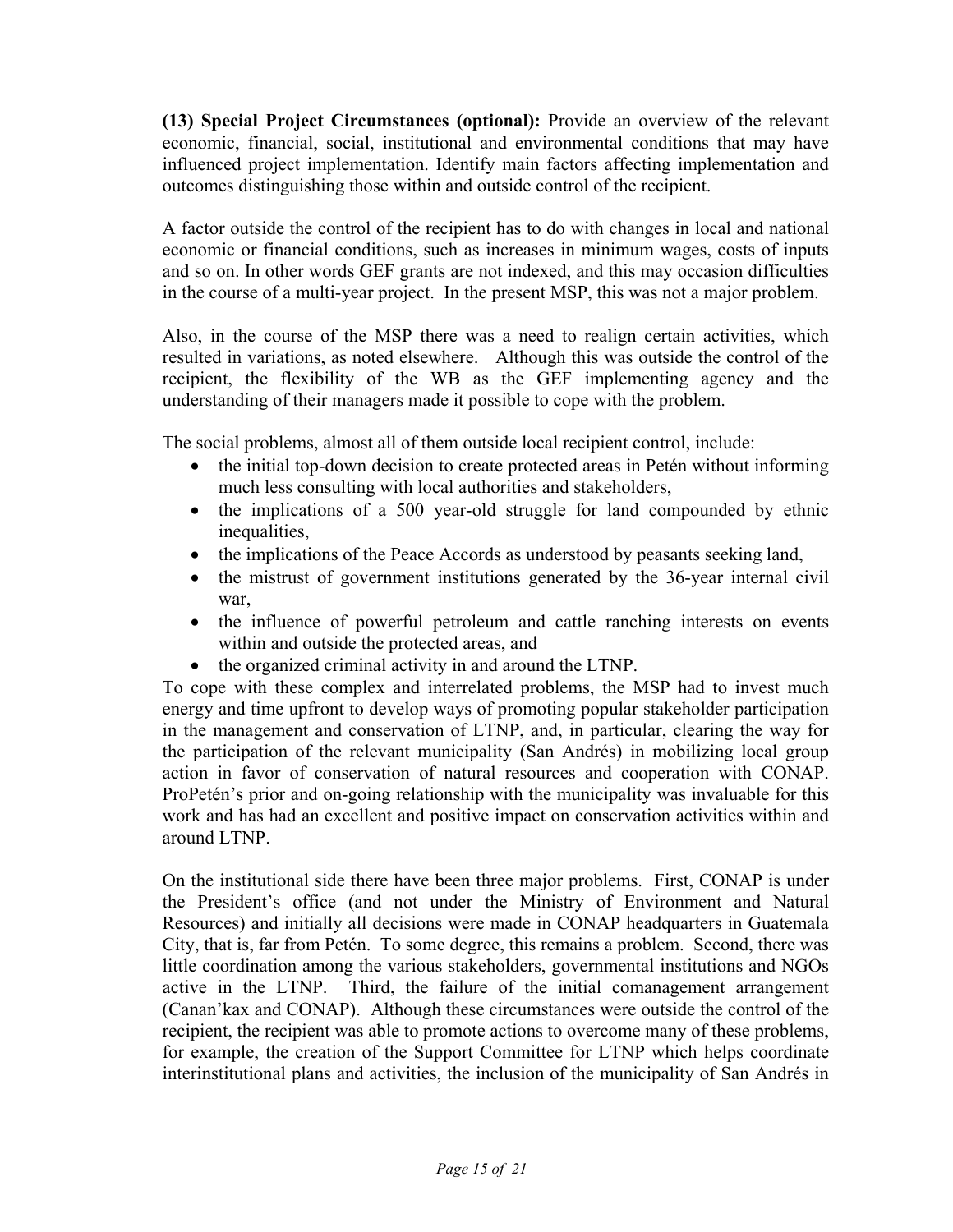plans to manage and conserve natural resources, and to mobilize community action in favor of the LTNP, and other positive activities.

The problem of building trust between the recipient and the municipality of San Andrés and communities within the LTNP (particularly Paso Caballos and Buen Samaritano) was partly within the control of the recipient, and here the recipient has been able to effect a good deal of success, with positive results for management and conservation of the LTNP, including an environmental education program that has had an impact on the entire department of Petén (and may have an impact on all of Guatemala), improved agrarian productive techniques in local communities, and so on, as noted elsewhere in this report.

In more general terms, the capacity of the recipient to promote and institute participatory processes among all the stakeholders, including communities, municipal government and other institutions, and the mutual understanding achieved between WB managers and the recipient have been crucial to project success.

**(14) Institutional Capacity/Partner Assessment (optional):** Evaluate the implementing agency's performance during the preparation and implementation of the project, with an emphasis on lessons learned that could be relevant for the future; evaluate the Bank and other co-financier's performance including their Management and Evaluation tools; and present any assessment(s) or comments from co-financiers and other project partners.

During execution of the project it became clear that the GEF financing lent greater credibility to the project at the local level. Also the results of the project became more visible and tangible due to the GEF's focus on results through regular monitoring.

- (a) ProPetén's cooperation with WB missions, constant communication and coordination with WB staff, as well as the expertise of the WB staff provided the local team with the opportunity to keep on attending the many and varied challenges that constantly came up and, at the same time, permitted us to develop and institute local capacity for dealing with those challenges. Perhaps the lesson here is that continual, open communication between WB staff and the NGO enhances chances for project success. Moreover, and in this specific case, the willingness of the WB staff to learn from the local team proved invaluable.
- (b) It is necessary to mention that for this type of project, there must be strong efforts to coordinate activities with governmental counterparts; otherwise it is almost impossible to accomplish the desired impact and results. Too often, too many organizations are isolated in their projects or specific activities, and interinstitutional coordination is not taken into account. In the project under discussion, the role of the Municipality and of the National Council for Protected Areas (CONAP) was critical. But, given the complex circumstances found in Guatemala and Petén, the WB also has to be flexible with respect to priorities, revisions and variations that become necessary during the course of a project. In short, the WB has to be willing to effect changes and make adaptations to dynamic situations during the course of implementing a project. In the case of this project, the WB and its staff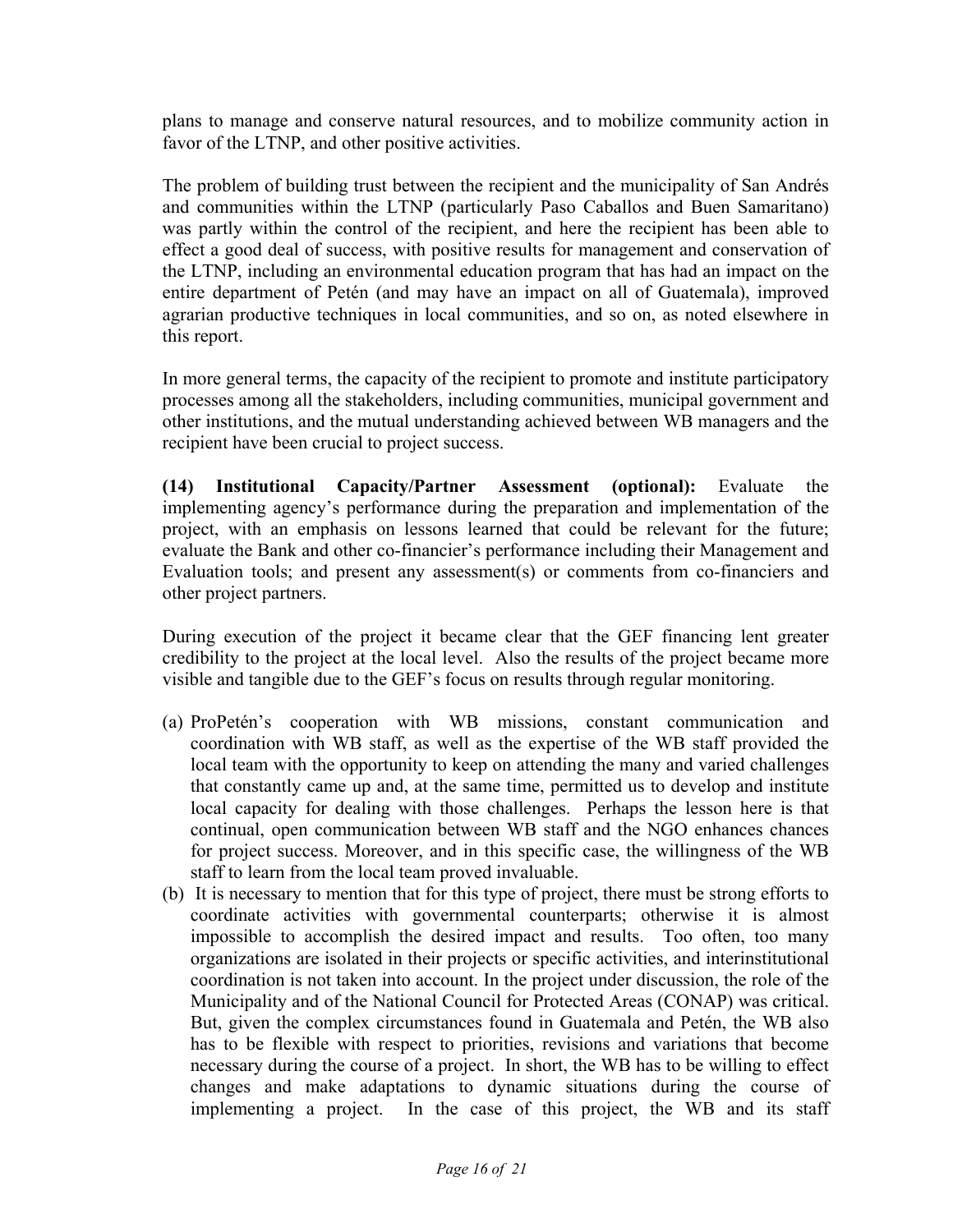demonstrated the needed flexibility, and it was possible to reach agreements concerning variations with the WB.

(c) During the course of this project, it became clear that the MSPs are important and are truly able to confront needs that the large multilateral funds do not see and too often omit, so that in the majority of cases their efforts are diluted without really coming to terms with grassroots groups and the concrete benefits they require. In other words, the size and management of the MSPs by their nature permit project implementers to confront local-level realities and needs in a way that large multilateral funds may find difficult to do. The MSPs also allow WB staff to build close, effective relationships with NGOs and local groups that large multilateral funded projects may find more difficult to realize.

# <span id="page-18-0"></span>**III. SUMMARY OF MAIN LESSONS LEARNED**

### **The role of the municipalities**

The municipalities are covered by their own laws, that is, the Municipal Code, Congressional Decree No. 58-88, which code specifies that municipalities have jurisdiction over all developments within the municipal territory. Hence, the creation of protected areas and granting CONAP administration of these areas was perceived initially as a problem of Overlapping jurisdiction. Moreover, there are great differences between municipal and central government policies and work plans which create spaces between the two. Thus, it takes a great deal of detailed, careful work to align both municipal authorities and CONAP. In the end, we have shown that there is no overlap or contradiction between the mandates of both institutions but rather the need for genuine coordination. To this end, the MSP helped promote the creation of an Environmental Commission in the municipality of San Andrés with local (village) environmental commissions in each of the villages in Laguna del Tigre National Park, helped develop work plans for the Environmental Commission, and promoted the membership of the municipality on the Support Committee for conservation of the LTNP.

- It has been shown that it is possible for municipalities to participate actively and genuinely in management and conservation activities in protected areas.
- Management and conservation of protected areas is enhaced by participation of local government.
- Local government is more capable of mobilizing local (village) efforts for conservation than central government agencies.

### **Participatory processes**

One of the lessons derived from the project is that:

- In situations where there are so many dissimilar interests that generate conflict, decisions cannot be unilaterally imposed.
- Prior to making any decisions, no matter how wise the decisions themselves may be, local authorities and communities must be informed about and persuaded that the decisions are wise and benefit them.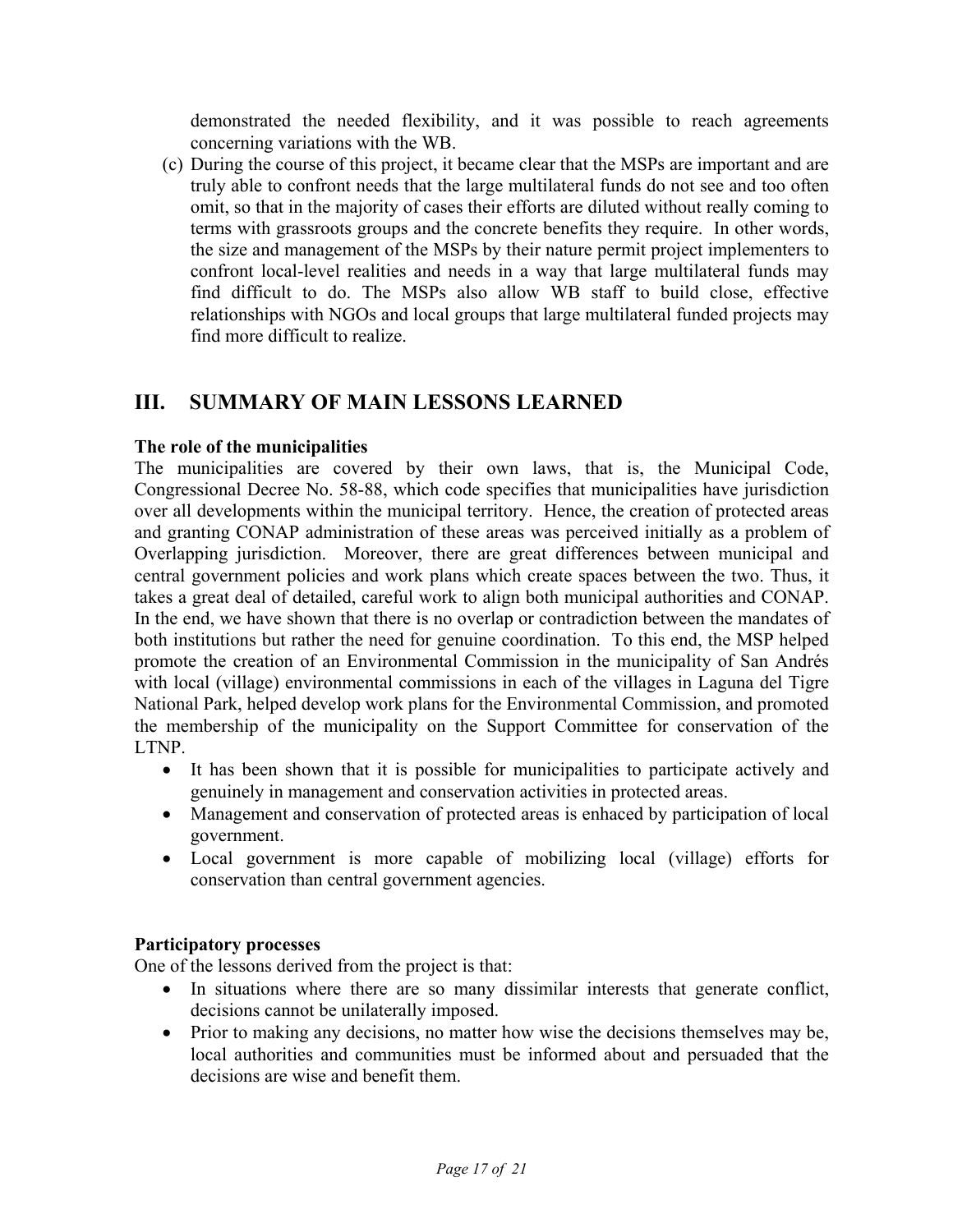The initial rejection of CONAP reached the point where it endangered the life of CONAP field staff and the destruction of CONAP infrastructure. Conversely, when the process of participation and popular consultation was instituted, the effort produced a lessening of tension and thus better opportunities for management and negotiation. Now there is participation at all levels, including the LTNP support committee formed to guarantee park management over the long-run. This has been one of the great accomplishments produced by the MSP.

### **Levels of education and community enterprises**

The Paso Caballos tourism committee is made up of seven (7) people, but only three of the members are able to speak, read and write in Spanish. The Project has worked with them for three years, and they now have an solid organization and the basic infrastructure to engage in low-impact tourism activities and generate employment and income within and for the community. However, training in accounting and delivery of services to clients needs to be strengthened so that the committee learns more about the tourism industry, the role of the tourism committee and how to put into practice business management principles.

- In order to develop community-based tourism enterprises, those directly in contact with the public must speak, read and write in Spanish.
- In addition, there should be on-going training courses to continue to build knowledge and skill which will permit them to enhance their organization, provide quality service, administer income and take effective business decisions. Without such ongoing training, it would be necessary to invest more time and resources in the formative processes, and there would be less assurance of success.

## **The lack of a sense of community and difficulties in reaching shared objective and conservation**:

A sense of permanency and group spirit are two vital elements in reaching community goals, and their lack weakens social cohesion and generates problems. The settlement along the shores of the Chocop River in the LTNP is an example of this. The colonists came here only because they were searching for land, that is, the only thing that unites them is the common need for land, but they have no other shared need or sentiment. As a result of this, they were unable to form a plan for regularization of their resources on a group basis, as demanded by CONAP. Instead, there were internal disputes over land, and the conflict grew in severity and resulted in three deaths in 1999 and the increasing atomization of the "community." At this moment, the settlers are unorganized and continue to have problems of integrating the settlement.

- The lesson here is that before trying to introduce changes in a settlement, it is necessary to achieve community integration so that the residents have a shared vision. Thereafter changes may be introduced.
- Cohesive, organized communities will accept conservation programs more readily than atomized settlements.

### **Comanagement:**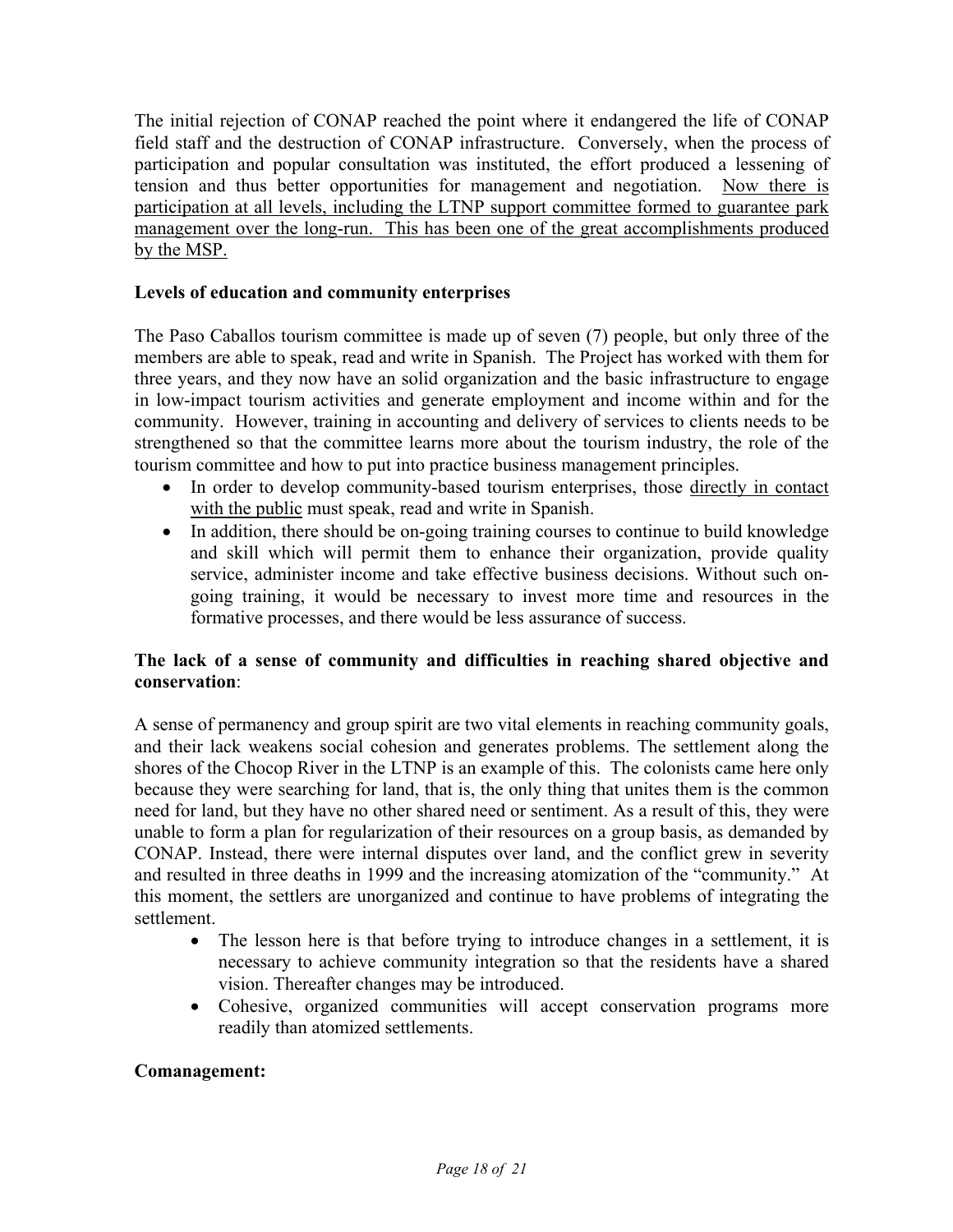The following lessons may be drawn from Canan K'aax's frustration experience in comanagement of LTNP.

- On the one hand, the concept of comanagement was not fully developed and many of the rules and roles of the game were not clear to any of the parties.
- On the other hand, the complex situation found in LTNP has demonstrated that it is difficult for a single organization to do the job, given the need to cover so many diverse topics and confront so many external pressures.
- Finally, Canan K'aax was in the process of becoming a functional organization and thus lacked the required mature organizational structure and culture to confront such a complex challenge.
- What has been learned permits to draw a profile of what is needed to the effective management of the LTNP; if several different actors with different specialties are involved in management, they must have the necessary resources and there must be clear rules of interaction.
- The rules of interaction and the role assigned each actor must be agreed upon and made clear to everybody before comanagement activities are initiated.

### **Participation in community research:**

Since 1998 the ProPetén scientific team has been carrying out biodiversity studies and biological monitoring in the Laguna del Tigre National Park. Given the legal and political situation of the settlements within the LTNP, these activities in one way or another may predispose the people in the settlements to take oppositional postures or actions.

- Involving the communities in the research process, not only as a source of information but also in collecting data, analyzing the results, and communicating results to the community has generated in the settlements an awareness of the importance of scientific knowledge for management of the areas in which they live.
- Involving the communities in the research process gives them access to knowledge that permits them to adjust their activities in order to minimize their negative impact on the ecosystem, and the potential to make rational use of natural resources and link them with economic activities and ecological viability.

In general, the members of the communities acquired important empirical knowledge about the general biology of floral and faunal species in the Park. This empirical knowledge has great utility and is indispensable for successfully completing scientific studies, particularly when the researchers are outsiders.

### **Information-based management decisions:**

Many of the mistakes made in the design and management of the protected areas derives from not having at hand up-to-date information about biodiversity distribution and abundance and associated ecological processes. For example, for lack of scientific information, in designing the Maya Biosphere Reserve no thought was given to the existence of species that move over great distances and utilize distinct selected patches or areas of forest composed by different types of vegetation, whether for feeding or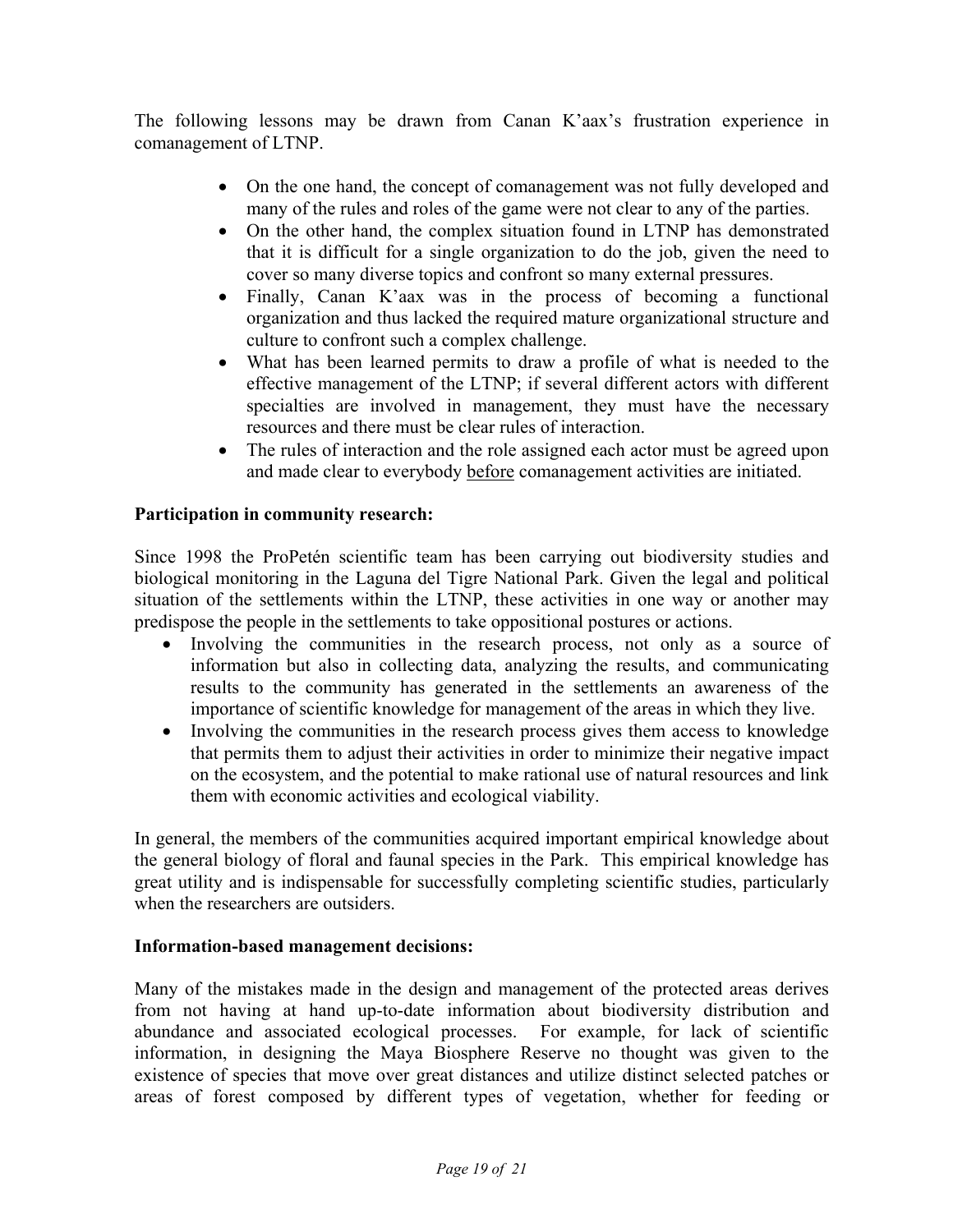reproduction, as in the case of the scarlet macaw. In many cases, these patches are outside the protected areas and run the risk of being deforested, thereby affecting conservation work being carried out inside the protected areas.

• In the case of the LTNP, due to the lack of up-to-date scientific data, the design of the Park did not include ecologically important habitats such as mangroves, oak forests and reefs of sweet water from the San Pedro River. However, these data were collected during the AquaRAP study.

Based on adaptive management, all these new data which have now been generated allow us to make corrections to management designs and plans for these protected areas, thereby making the work of conserving natural resources more effective.

## **The petroleum conflict in the LTNP:**

For some time the conjunction of petroleum development and the presence of human settlements in sensitive ecosystems, have resulted in irreversible damage to the environment. The case of petroleum activity in the LTNP, a concession granted before the creation of the Park, has been a truly conflictive theme. This has generated, for example, community strikes, threats from all sides, an absence of coordination among government ministries, political obstacles placed in the path of those who oppose this activity within protected areas, badly designed projects, and use of inadequate methods and technologies. In view of all these problems, the question of whether development and conservation can co-exist remains.

- The lesson is that in Guatemala there is an intense struggle between activist groups and petroleum companies, and that in the case of organizations based in the field, they should not be on one side or the other, but rather develop proposals that seek to conciliate development and conservation activities.
- As a result of the project, the government of Guatemala has established a policy of not authorizing any concession for petroleum activities in protected areas. (CONAP will not give concessions for oil exploration in protected areas).
- Perenco (before BASIC resource, Anadarko), the oil company operating in the Park, began to show interest in conservation and the protection of the Park. The next natural step would be to integrating the company in the Support Committee for the LTNP.

### **Environmental education in Petén – the case of CISEA:**

The environmental education efforts focused on and in the LTNP and approved by the Ministry of the Environment and Ministry of Education, have resulted in creation of a series of materials distributed to different educational centers throughout Petén, elaboration of an environmental education curriculum, and training for teachers within the LTNP. The Ministries of the Environment and Natural Resources and of Education identified all this as "valuable support," and they decided to form a commission to promote environmental education throughout Petén. The commission is composed of 25 organizations and is lead by the Ministry of the Environment and Natural Resources, and this may be replicated